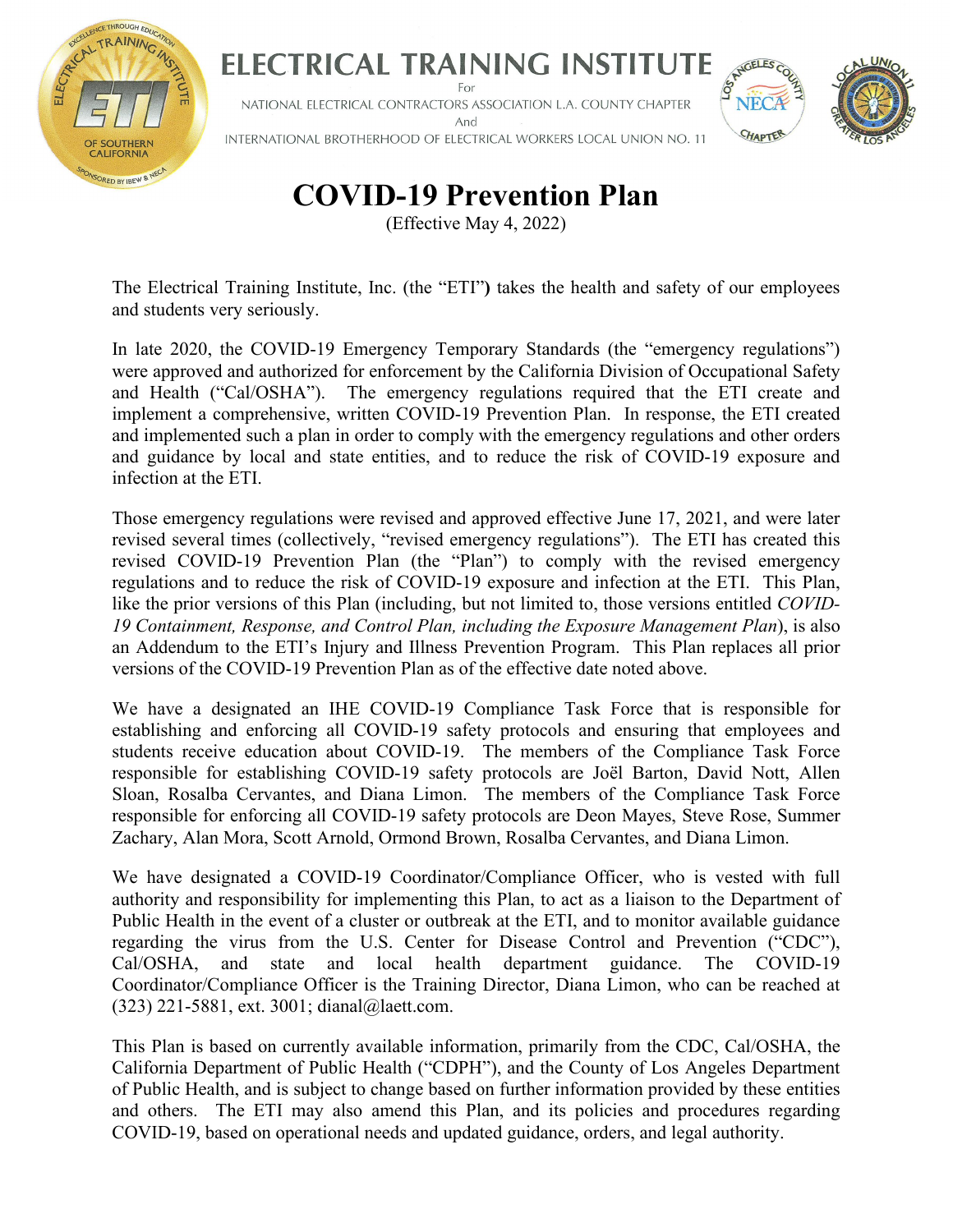#### **1. Responsibilities of the ETI**

The ETI Training Director, Assistant Training Director, Instructors, Apprentice Coordinators, and other employees, must be familiar with this Plan and be ready to answer questions from students and visitors. All employees of the ETI must always set a good example by following this Plan. This involves practicing good personal hygiene and workplace safety practices to prevent the spread of the virus. All ETI employees must encourage this same behavior from all students and visitors.

#### **2. Responsibilities of ETI Students and ETI Employees**

In this Plan, the term "student" includes anyone who receives any training through the ETI, including apprentices, journey-level workers, construction wiremen, and construction electricians.

We require that every one of our employees and students help with our prevention efforts while at ETI. To minimize the spread of COVID-19 at ETI, we all must play our part. As set forth below, ETI has instituted various best practices at ETI. All employees and students must follow these practices, and abide by all provisions of this Plan. In addition, all employees are expected to report to the Training Director or HR Manager if they experience signs or symptoms of COVID-19, as described below. Similarly, all students are expected to report to Senior Instructors, Apprentice Coordinators, Assistant Training Director, or Training Director, if they experience signs or symptoms of COVID-19, as described below. If you have a specific question about this Plan or COVID-19, please ask the Senior Instructors, Assistant Training Director, or Training Director.

The ETI recommends the following practices for all students and employees, regardless of exposure risk:

- Frequently wash your hands with soap and water for at least 20 seconds. When soap and running water are unavailable, use an alcohol-based hand sanitizer with at least 60% ethanol (alcohol) or 70% isopropanol.
- Avoid touching your eyes, nose, or mouth with your hands.
- Follow appropriate respiratory etiquette:
	- o Cover your mouth and nose with a tissue when you cough or sneeze.
	- o Immediately throw used tissues in the trash.
	- o If you do not have a tissue, cough or sneeze into your elbow, not your hands.
	- o Bend your arm, and make sure you sneeze into, not over, your elbow.
- Immediately wash your hands after blowing your nose, coughing, or sneezing.
- Avoid close contact with people who are sick.

In addition, students and employees must familiarize themselves with the common and not so common symptoms of COVID-19 including, but not limited to: cough, fever, chills, shortness of breath, difficulty breathing, muscle or body aches, headache, new loss of taste or smell, sore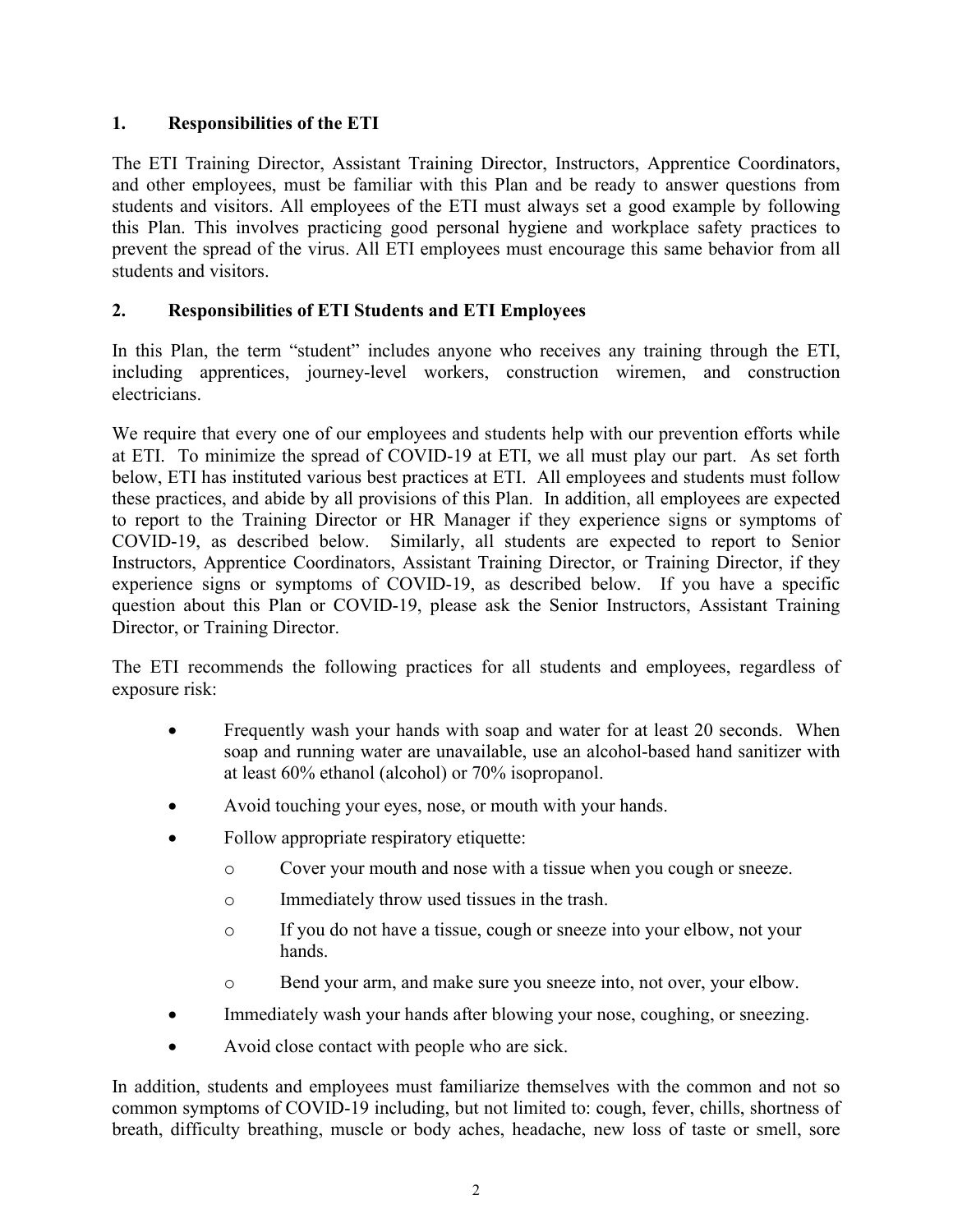throat, congestion, runny nose, nausea, vomiting, or diarrhea. NOTE: The above symptoms are not considered to be COVID-19 symptoms if a licensed health care provider determines a person's symptoms were caused by a known condition other than COVID-19.

If you develop a fever or other symptoms of COVID-19, such as cough or shortness of breath, or if you test positive for COVID-19, or are diagnosed with COVID-19, or you are under an isolation order, DO NOT COME TO ETI and call your supervisor and healthcare provider right away. If you develop such symptoms while at the ETI, advise your supervisor, leave the ETI, and call your healthcare provider. For students, in this section, the reference to "supervisor" refers to the student's instructor, senior instructors, or apprentice coordinators.

Students who are assigned to work for employers at jobsites are required to adhere to the same COVID-19 safety protocols (including testing policies) implemented for other employees of the off-campus business, facility, or jobsite.

#### **3. Definitions of Certain Terms Used in this Plan**

**"Close contact"** means being within six feet of a COVID-19 case for a cumulative total of 15 minutes or greater in any 24-hour period within or overlapping with the "infectious period" defined by this section, regardless of the use of face coverings, unless close contact is defined by regulation or order of the CDPH. If so, the CDPH definition will apply.

EXCEPTION: Employees have not had a close contact if they wore a respirator required by the employer and used in compliance with CCR Title 8 Section 5144, whenever they were within six feet of the COVID-19 case during the infectious period.

**"COVID-19"** means the disease caused by SARS-CoV-2 (severe acute respiratory syndrome coronavirus 2).

**"COVID-19 case**" means a person who: (A) Has a positive "COVID-19 test; or (B) Has a positive COVID-19 diagnosis from a licensed health care provider; or (C) Is subject to a COVID-19-related order to isolate issued by a local or state health official; or (D) Has died due to COVID-19, in the determination of a local health department or per inclusion in the COVID-19 statistics of a county.

**"COVID-19 hazard"** means potentially infectious material that may contain SARS-CoV-2, the virus that causes COVID-19. Potentially infectious materials include airborne droplets, small particle aerosols, and airborne droplet nuclei, which most commonly result from a person or persons exhaling, talking or vocalizing, coughing, sneezing, or from procedures performed on persons which may aerosolize saliva or respiratory tract fluids.

"**COVID-19 symptoms**" means fever of 100.4 degrees Fahrenheit or higher, chills, cough, shortness of breath or difficulty breathing, fatigue, muscle or body aches, headache, new loss of taste or smell, sore throat, congestion or runny nose, nausea or vomiting, or diarrhea, unless a licensed health care professional determines the person's symptoms were caused by a known condition other than COVID-19.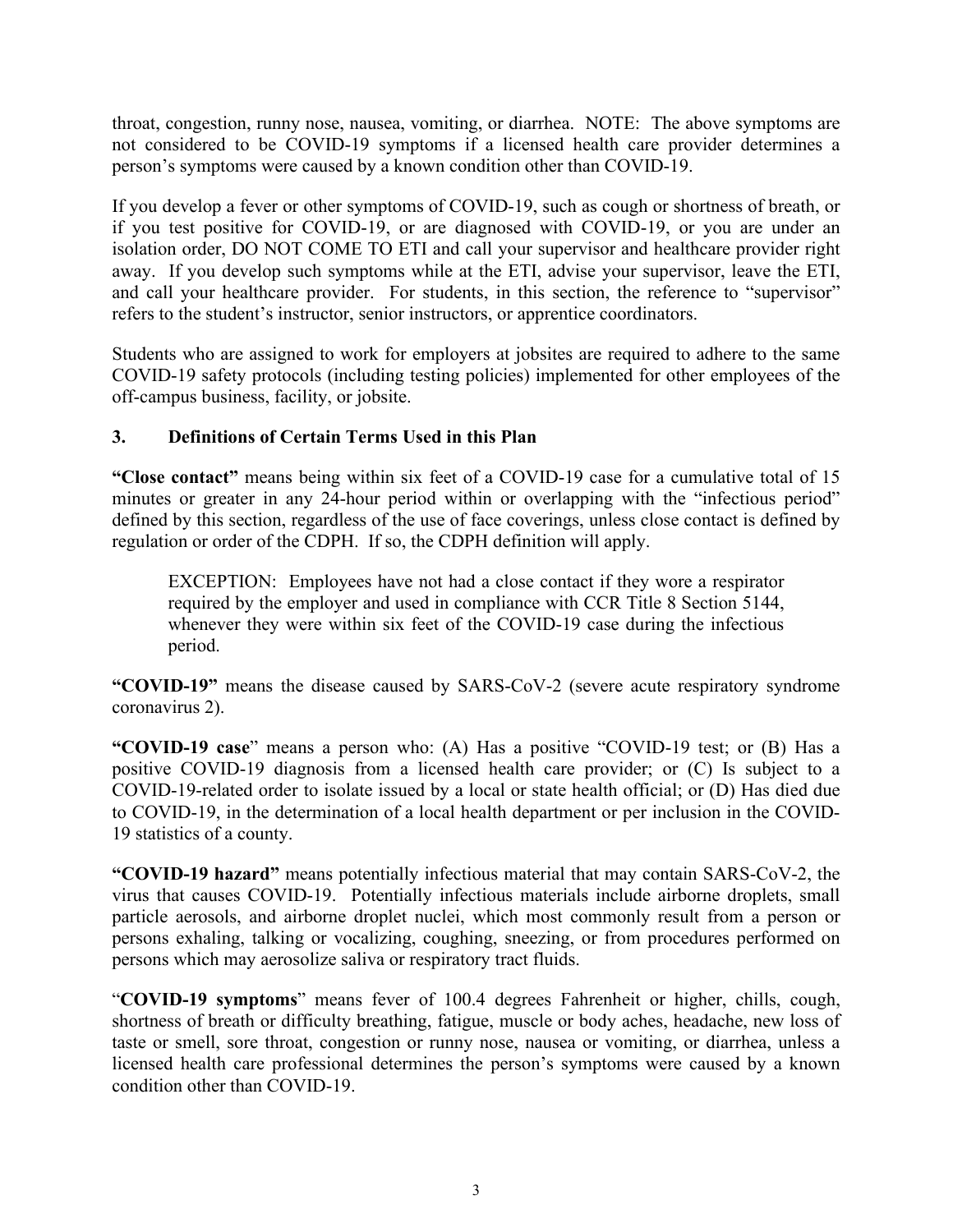**"COVID-19 test"** means a test for SARS-CoV-2 that is: (A) Cleared, approved, or authorized, including an Emergency Use Authorization ("EUA"), by the United States Food and Drug Administration ("FDA") to detect current infection with the SARS-CoV-2 virus (e.g. a viral test); and (B) Administered in accordance with the authorized instructions. To meet the return to work criteria set forth in the *Return-to-Work/School Criteria* section below, a COVID-19 test may be both self-administered and self-read only if another means of independent verification of the results can be provided (e.g. a time-stamped photograph of the results).

**"Exposed group"** means all employees at a work location, working area, or a common area at work, where an employee COVID-19 case was present at any time during the infectious period. A common area at work includes bathrooms, walkways, hallways, aisles, break or eating areas, and waiting areas. The following exceptions apply:

- (A) For the purpose of determining the exposed group, a place where persons momentarily pass through while everyone is wearing face coverings, without congregating, is not a work location, working area, or a common area at work.
- (B) If the COVID-19 case was part of a distinct group of employees who are not present at the workplace at the same time as other employees, for instance a work crew or shift that does not overlap with another work crew or shift, only employees within that distinct group are part of the exposed group.
- (C) If the COVID-19 case visited a work location, working area, or a common area at work for less than 15 minutes during the infectious period, and the COVID-19 case was wearing a face covering during the entire visit, other people at the work location, working area, or common area are not part of the exposed group.

NOTE: An exposed group may include the employees of more than one employer. See Labor Code sections 6303 and 6304.1.

"**Face covering**" means a surgical mask, a medical procedure mask, a respirator worn voluntarily, or a tightly woven fabric or non-woven material of at least two layers that completely covers the nose and mouth and is secured to the head with ties, ear loops, or elastic bands that go behind the head. A face covering is a solid piece of material without slits, visible holes, or punctures, and must fit snugly over the nose, mouth, and chin with no large gaps on the outside of the face. A face covering or mask does not include a scarf, ski mask, balaclava, bandana, turtleneck, collar, or single layer or fabric.

This definition includes clear face coverings or cloth face coverings with a clear plastic panel that, despite the non-cloth material allowing light to pass through, otherwise meet this definition and which may be used to facilitate communication with people who are deaf or hard-of-hearing or others who need to see a speaker's mouth or facial expressions to understand speed or sign language respectively.

 **"Infectious period"** means the following time period, unless otherwise defined by CDPH regulation or order, in which case the CDPH definition shall apply: (A) For COVID-19 cases who develop COVID-19 symptoms: from two days before they first develop symptoms until all of the following are true: it has been 10 days since symptoms first appeared, 24 hours have passed with no fever without the use of fever-reducing medications, and symptoms have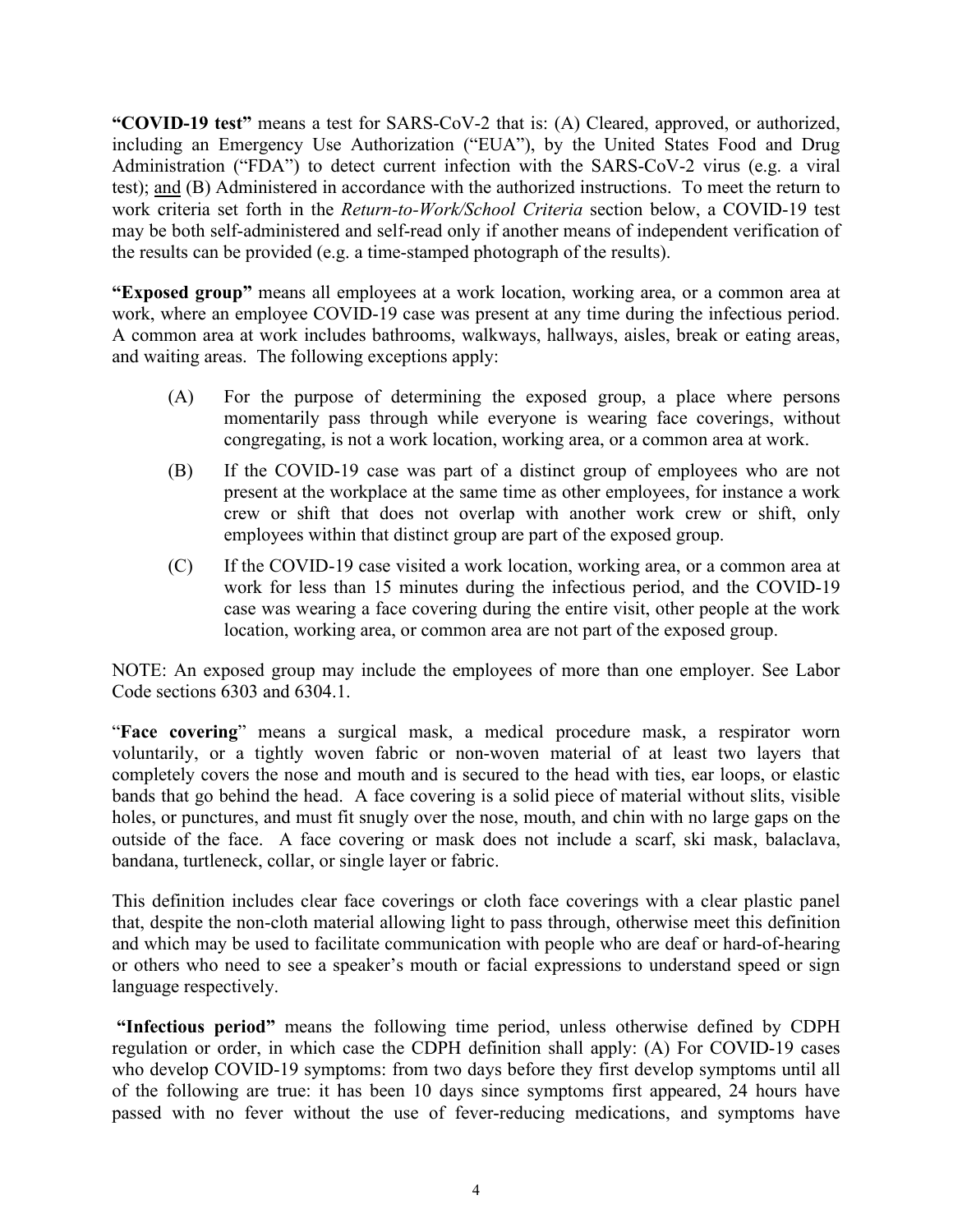improved; or (B) For COVID-19 cases who never develop COVID-19 symptoms: from two days before until 10 days after the specimen for their first positive test for COVID-19 was collected.

**"Respirator"** means a respiratory protection device approved by the National Institute for Occupational Safety and Health ("NIOSH") to protect the wearer from particulate matter, such as an N95 filtering face piece respirator.

**"Returned case"** means a COVID-19 case who returned to work or school after being excluded because they were a COVID-19 case, and did not develop any COVID-19 symptoms after returning. A person shall be considered a returned case for 90 days after the initial onset of COVID-19 symptoms or, if the person never developed COVID-19 symptoms, for 90 days after the first positive test. If a period other than 90 days is required by a CDPH regulation or order, that period shall apply.

**"Worksite,"** for the limited purposes of the COVID-19 prevention regulations only, means the building, store, facility, agricultural field, or other location where a COVID-19 case was present during the infectious period. It does not apply to buildings, floors, or other locations of the employer that a COVID-19 case did not enter, locations where the worker worked by themselves without exposure to other employees, or to a worker's personal residence or alternative work location chosen by the worker when working remotely. NOTE: The term worksite is used for the purpose of notice requirements as discussed in the *Investigating and Responding to COVID-19 Cases* section below.

#### **4. System for Communicating**

Our goal is to ensure that we have effective, two-way communication with our employees and students regarding COVID-19 prevention, in a form they can readily understand, and that includes the following information:

- We encourage employees to report to their supervisor and the Training Director any COVID-19 symptoms they are experiencing, without fear of reprisal. Similarly, we encourage students to report to their Instructors, Senior Instructors, Assistant Training Director, or Training Director any COVID-19 symptoms they are experiencing, without fear of reprisal.
- We encourage employees and students to report possible COVID-19 close contacts, and any potential COVID-19 hazards they see at the workplace, again without fear of reprisal.
- We advise employees and students with medical or other conditions that put them at an increased risk of severe COVID-19 illness, that they can request accommodations. If any employee or student believes they are at an increased risk of developing severe COVID-19 illness, they may contact the Training Director so that the ETI can consider possible and appropriate accommodations.
- We inform employees and students about potential COVID-19 hazards in the workplace, how the ETI addresses those hazards, and COVID-19 policies and

procedures. (This includes informing not just our employees and students, but other employers and individuals within or in contact with our workplace.)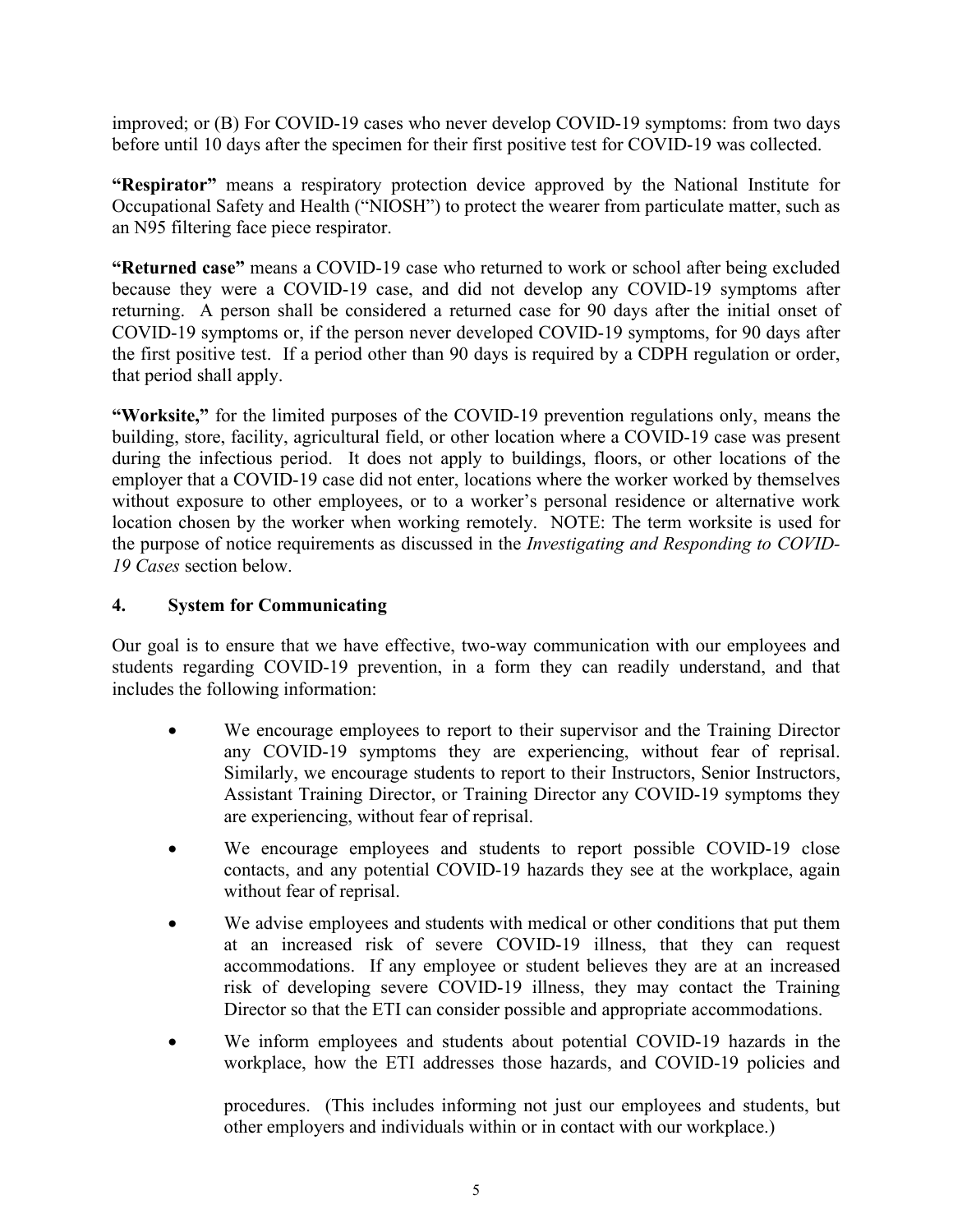- We provide information as to how employees and students can get tested for COVID-19, voluntarily through health plans or local testing centers (not paid for by ETI).
- We provide information as to how certain employees can get tested for COVID-19 at no cost under certain circumstances described more fully herein.

#### **5. Identification and Evaluation of COVID-19 Hazards**

ETI effectively identifies and evaluates potential COVID-19 hazards in the workplace. We accomplish this by doing the following:

Conducting workplace-specific evaluations using the **Appendix A: Identification of COVID-19 Hazards** form or a similar form, evaluating all interactions, areas, activities, processes, equipment, and materials that could potentially expose employees and students to COVID-19 hazards. Evaluations will be performed at least once per month or as otherwise determined to be needed by the COVID-19 Coordinator.

- Requiring each employee and student to evaluate their own symptoms before reporting to work or school. Requiring employees and students with COVID-19 symptoms to stay home. Requiring employees or students under an isolation order to stay home. For more details re: exclusion from the ETI, see *Exclusion of COVID-19 Cases* and *Return-to- Work/School Criteria* sections below.
- If there is a COVID-19 case at the ETI premises, the COVID-19 case will be required to immediately leave the premises to prevent or reduce the risk of transmission of COVID-19 at the ETI.
- Evaluating an employee's or student's potential exposure to COVID-19 considering all persons in the workplace, including visitors. This includes areas that are more likely to result in a congregation of persons or high traffic areas, such as common spaces or shared utility rooms. Remember, ALL persons regardless of symptoms or negative test results, shall be considered as potentially infectious.
- For indoor locations, the ETI shall evaluate how to maximize ventilation with outdoor air to the highest level of filtration compatible with the existing ventilation system; and whether the use of portable or mounted High Efficiency Particulate ("HEPA") filtration units, or other air cleaning systems, would reduce the risk of COVID-19 transmission.
- Reviewing applicable orders and general and industry-specific guidance from the State of California, Cal/OSHA, and the local health department related to COVID-19 hazards and prevention. These orders and guidance are both information of general application, including Interim Guidance for Ventilation, Filtration, and Air Quality in Indoor Environments by the CDPH, and information specific to the ETI's industry, location, and operations.
- Evaluating existing COVID-19 prevention controls at the ETI and assess the need for different or additional controls.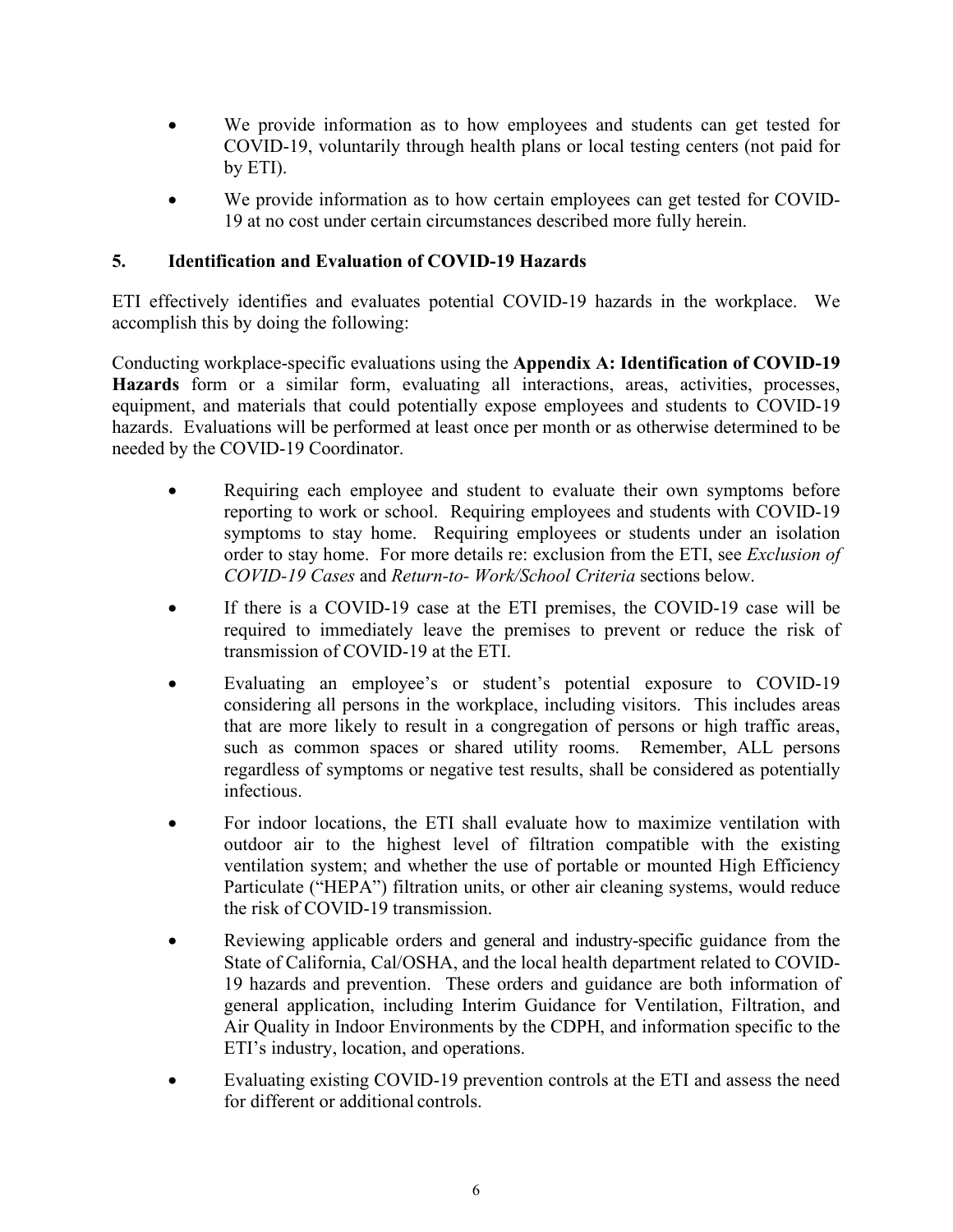• Conducting periodic inspections using the **Appendix B: COVID-19 Inspection form** or a similar form as needed to identify unhealthy conditions, work practices, and work procedures related to COVID-19 and to ensure compliance with our COVID-19 policies and procedures. The COVID-19 Coordinator will be responsible for either conducting the inspections, or for designating a properly trained representative to conduct the inspections. Inspections shall be performed at least once per month or as deemed necessary by the COVID-19 Coordinator.

Employees and their authorized employee representatives are encouraged to participate in the identification and evaluation of COVID-19 hazards. Any employee and/or their authorized representative may participate by contacting our COVID-19 Coordinator.

#### **6. Correction of COVID-19 Hazards**

The ETI is committed to correcting any unsafe or unhealthy work conditions, practices or procedures that may contribute to COVID-19 hazards. This includes:

- Implementing controls and/or policies and procedures in response to the workplace exposure evaluation pursuant to the **Appendix A: Identification of COVID-19 Hazards** form or a similar form.
- Implementing controls such as face coverings, and other applicable engineering or administrative controls in appropriate circumstances.

Hazards will be documented on the **Appendix B: COVID-19 Inspections** form or a similar form, and corrected in a timely manner based on the severity of the hazards, as follows:

- Where engineering controls are missing and/or in need of repair, correction shall be prioritized and accomplished, if at all possible, within 24-48 hours. The individual assigned to the corrective action will be noted on the inspection form and held responsible for timely correction.
- For instances where administrative controls have been observed as lacking or insufficient (such as lack of soap or sanitizer), supplies will be reestablished immediately, but in no case by end of the work day.
- When social distancing is required and is not being observed, or face coverings are required and are not being worn, the employees in violation will immediately be notified and corrected on the spot.

The inspection forms will be provided to the COVID-19 Coordinator who will be responsible for ensuring the hazards are timely corrected per the above. All inspection forms, including documentation of any hazard corrections, will be maintained for at least one (1) year.

## **7. Training and Instruction**

The ETI provides training and instruction to employees on the following topics:

• Our COVID-19 policies and procedures to protect employees and students from COVID-19 hazards, and how to participate in the identification and evaluation of COVID-19 hazards.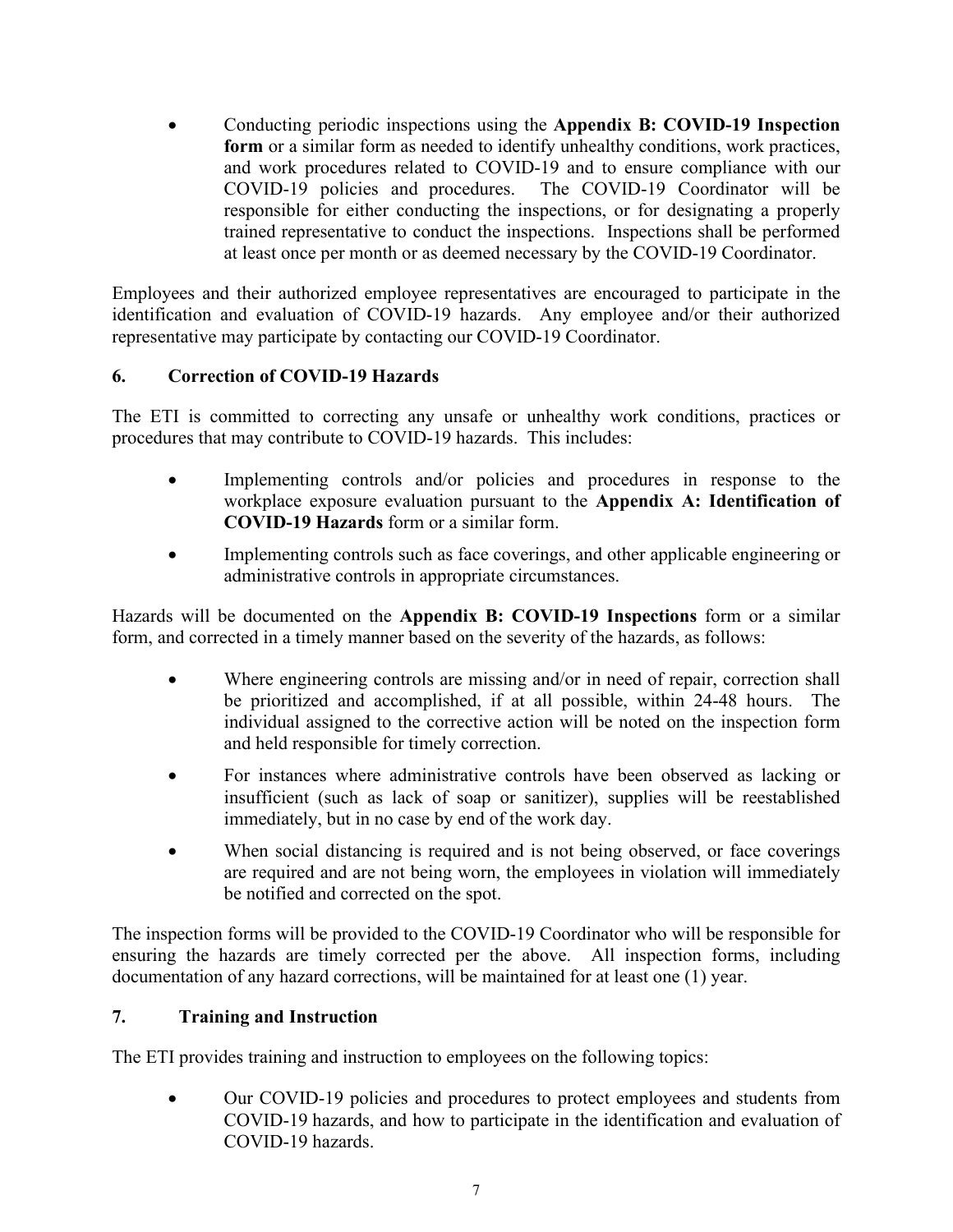- Information regarding COVID-19-related benefits to which the employee may be entitled under applicable federal, state, or local laws. This includes any benefits available under legally mandated sick and vaccination leave, if applicable, including, but not limited to, any leave available under the 2022 COVID-19 Supplemental Paid Sick Leave Law, workers' compensation law, local governmental requirements, the ETI's own leave policies, leave guaranteed by contract (if any), and leave under this Plan.
- The fact that:
	- o COVID-19 is an infectious disease that can be spread through the air when an infectious person talks, vocalizes, sneezes, coughs, or exhales.
	- o Although less common, COVID-19 may be transmitted when a person touches a contaminated object and then touches their eyes, nose, or mouth.
	- o An infectious person may have no symptoms.
- The fact that particles containing the virus can travel more than six feet, especially indoors, so physical distancing, face coverings, increased ventilation indoors, and respiratory protection decrease the spread of COVID-19, but are most effective when used in combination.
- ETI's policies for providing respirators, and the right of employees to request a respirator for voluntary use without fear of retaliation and at no cost to the employee. Whenever respirators are provided for voluntary use, the ETI will provide effective training and instruction to employees regarding: how to properly wear the respirator provided; and how to perform a seal check according to the manufacturer's instructions each time a respirator is worn, and the fact that facial hair interacts with a seal.
- The importance of frequent hand washing with soap and water for at least 20 seconds, and using hand sanitizer when employees or students do not have immediate access to a sink or hand washing facility, and that hand sanitizer does not work if the hands are soiled.
- Proper use of face coverings and the fact that face coverings are not respiratory protective equipment. COVID-19 is an airborne disease. N95s and more protective respirators protect the users from airborne disease while face coverings primarily protect people around the user.
- COVID-19 symptoms, and the importance of obtaining a COVID-19 test and not coming to work or school if the employee or student has COVID-19 symptoms.
- Information on the ETI's COVID-19 policies; how to access COVID-19 testing and vaccination; and the fact that vaccination is effective at preventing COVID-19, protecting against both transmission and serious illness or death.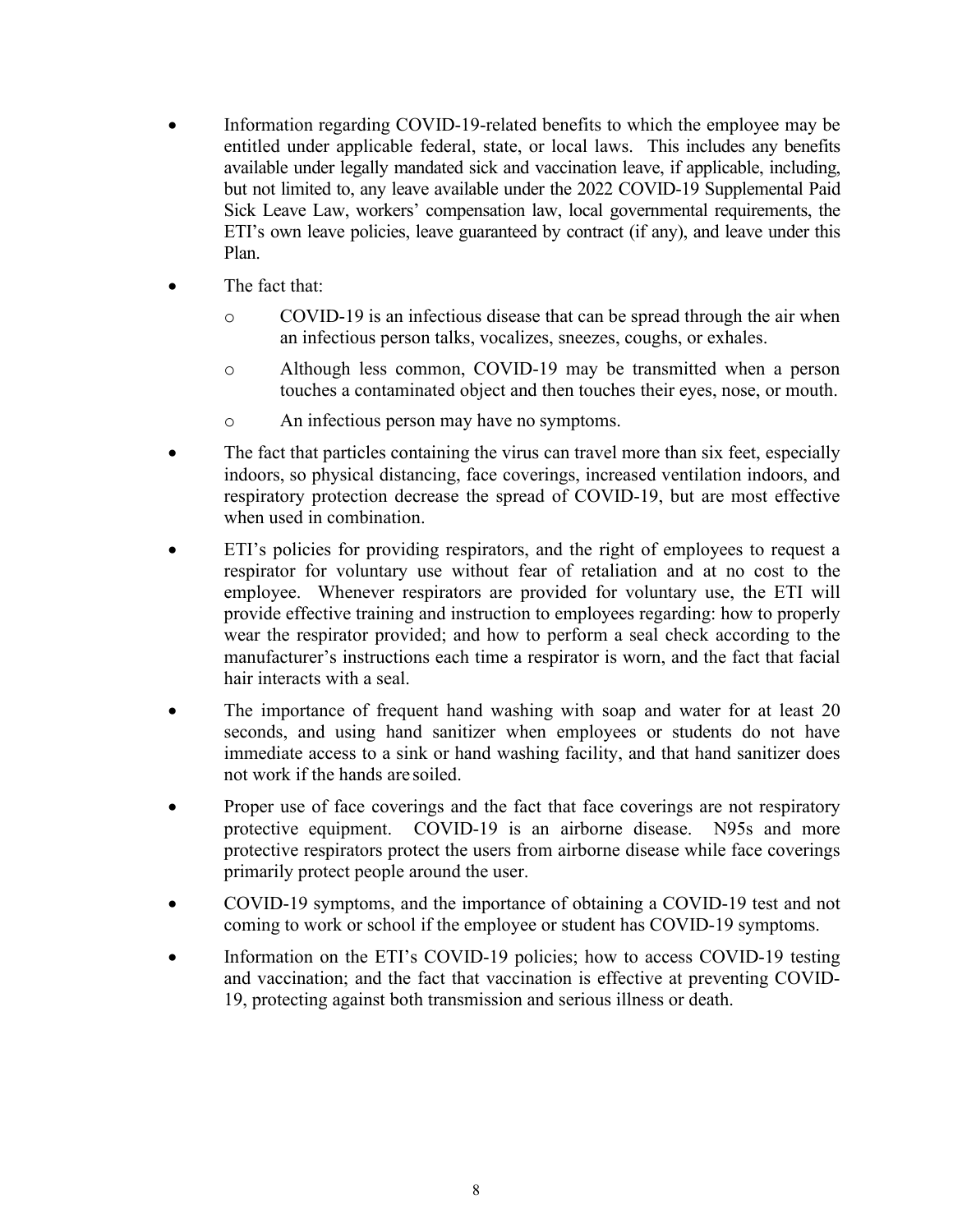The conditions under which face coverings must be worn at the ETI. Employees can request face coverings from the ETI at no cost to the employee and can wear them at work, regardless of vaccination status, without fear of retaliation.

The ETI will use **Appendix C: COVID-19 Training Roster**, or a similar form, to document this training for employees.

#### **8. ETI's Preventative Measures**

The ETI has implemented various workplace policies and practices to protect the health of employees and students, to ensure infection control, to communicate to the campus community and the public, and to ensure equitable access to the critical services. Such policies and practices include the following:

- Signage will be posted at all entrances advising all persons not to enter if they are under an isolation or quarantine order, or if they are experiencing COVID-19 symptoms.
- Any employee, student or visitor showing symptoms of COVID-19 will be asked to leave the premises and return home.
- The ETI strongly recommends that all employees and students be immunized each autumn against influenza unless contraindicated by personal medical conditions.
- The ETI strongly recommends that all employees and students become fully vaccinated against COVID-19 as soon as possible, and timely receive all booster shots when eligible.
- Effective February 28, 2022, the ETI implemented a policy requiring all employees and students to be fully vaccinated or test for COVID-19 weekly, and visitors must provide proof that they are fully vaccinated or provide proof of a negative COVID-19 test within the last 72 hours. See **Appendix I,** for the ETI/JAC COVID-19 Vaccination and Testing Policy for Students, and **Appendix J,** For the ETI/JAC COVID-19 Vaccination and Testing Policy for Employees.

## **9. Control of COVID-19 Hazards**

#### **A. Face Coverings:**

Wearing a well-fitted highly protective face covering is strongly recommended (but is not required), especially when indoors. Wearing such a face covering is also recommended (but is not required) for outdoor classes, meetings, activities, or events, for those that are not fully vaccinated if six feet of distance between people cannot be maintained.

The ETI will post clearly visible and easy-to-read signage at entry points for indoor and outdoor settings to communicate any masking requirements to all employees, students, and visitors.

Upon request, ETI will provide clean, undamaged face coverings to employees, students, and visitors at no cost regardless of vaccination status, for voluntary use while working or on the premises. Upon request, ETI shall provide its employees who work indoors and in close contact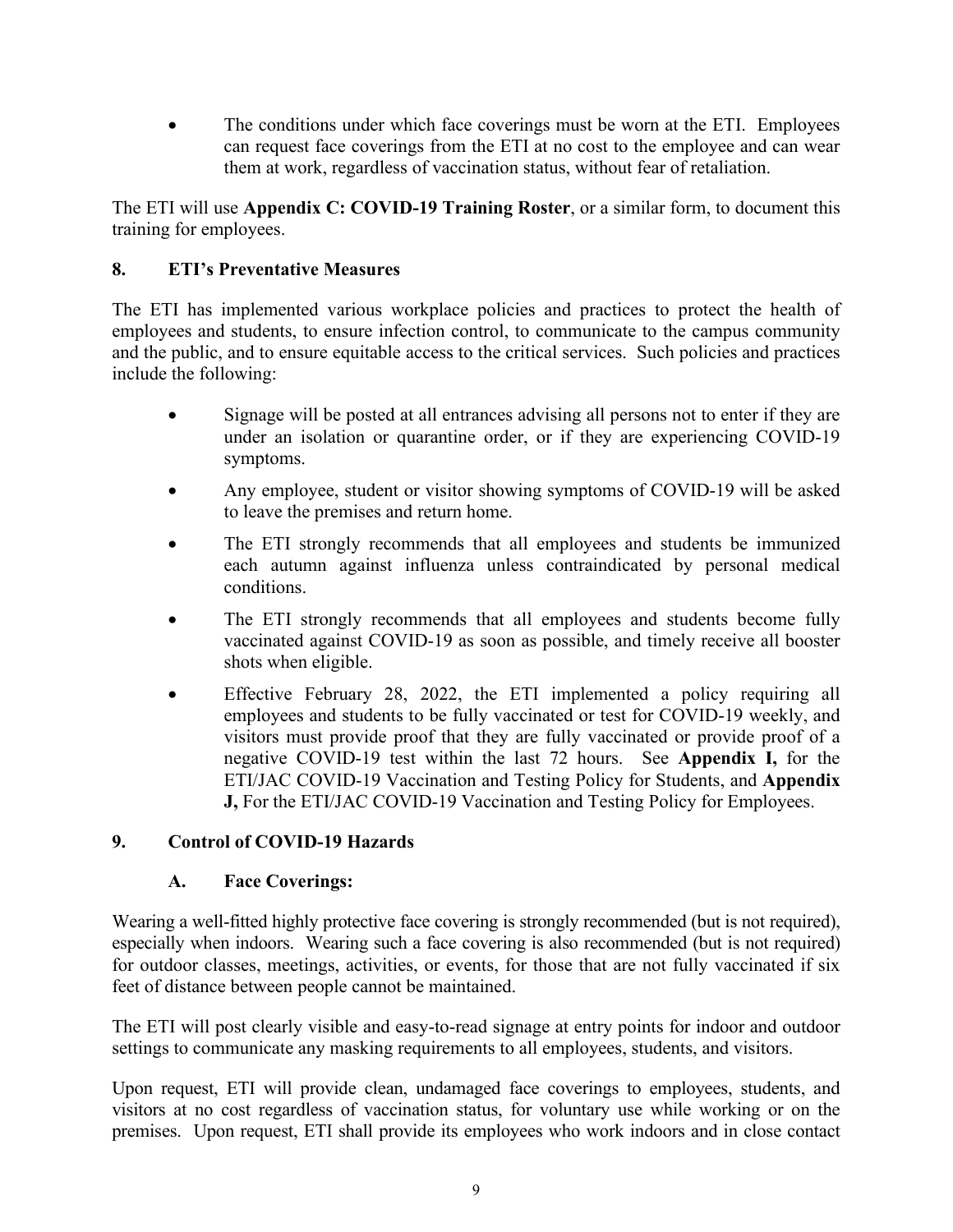with others with a well-fitting medical grade mask, surgical mask, or higher level respirator, such as a N95 filtering facepiece respiratory or KN95.

The ETI will not prevent or discourage the wearing of face coverings when not required, unless the wearing would create a safety hazard such as interfering with the operation of equipment. Employees and students may wear face coverings at the ETI without the fear of retaliation.

ETI will provide face coverings and ensure they are worn by employees and students when required by orders from the CDPH or local health authority. The ETI will ensure that required face coverings are clean and undamaged, and that they are worn over the nose and mouth. NOTE: A face shield is not a replacement for a face covering, but may be worn together for additional protection.

#### **When employees and students are required to wear face coverings, the following exceptions apply:**

- When an employee or student is alone in a separate room, office, interior space, or vehicle.
- While actively eating or drinking at the ETI.
- When employees or students are wearing respirators required by the ETI and used appropriately.
- For employees and students who cannot wear face coverings due to a medical or mental health condition or disability, or who are hearing-impaired or communicating with a hearing-impaired person. Employees and students subject to this exception shall wear an effective non-restrictive alternative, such as a face shield with a drape on the bottom, if their condition or disability permits it. Special considerations are made for people with communication difficulties or certain disabilities. Clear masks or cloth masks with a clear plastic panel that fit well are an alternative type of mask for people who interact with people who are deaf or hard of hearing, children or students learning to read, people learning a new language, and people with disabilities. If their condition or disability does not permit a non-restrictive alternative, the employee or student shall be tested at least weekly for COVID-19. For employees, this testing will be during paid time and at no cost to the employee.
- While performing specific tasks which cannot be feasibly performed with a face covering. This exception is limited to the time period in which such tasks are actually being performed. Any such employee or student not wearing a face covering pursuant to this exception shall be tested at least weekly for COVID-19. For employees, this testing will be during paid time and at no cost to the employee.

## **B. Engineering Controls:**

The ETI will maximize the quantity of outside air provided to the extent feasible, except where the United States Environmental Protection Agency (EPA) Air Quality Index is greater than 100 for any pollutant or if opening windows or maximizing outdoor air by other means would cause a hazard to employees, for instance, excessive heat or cold.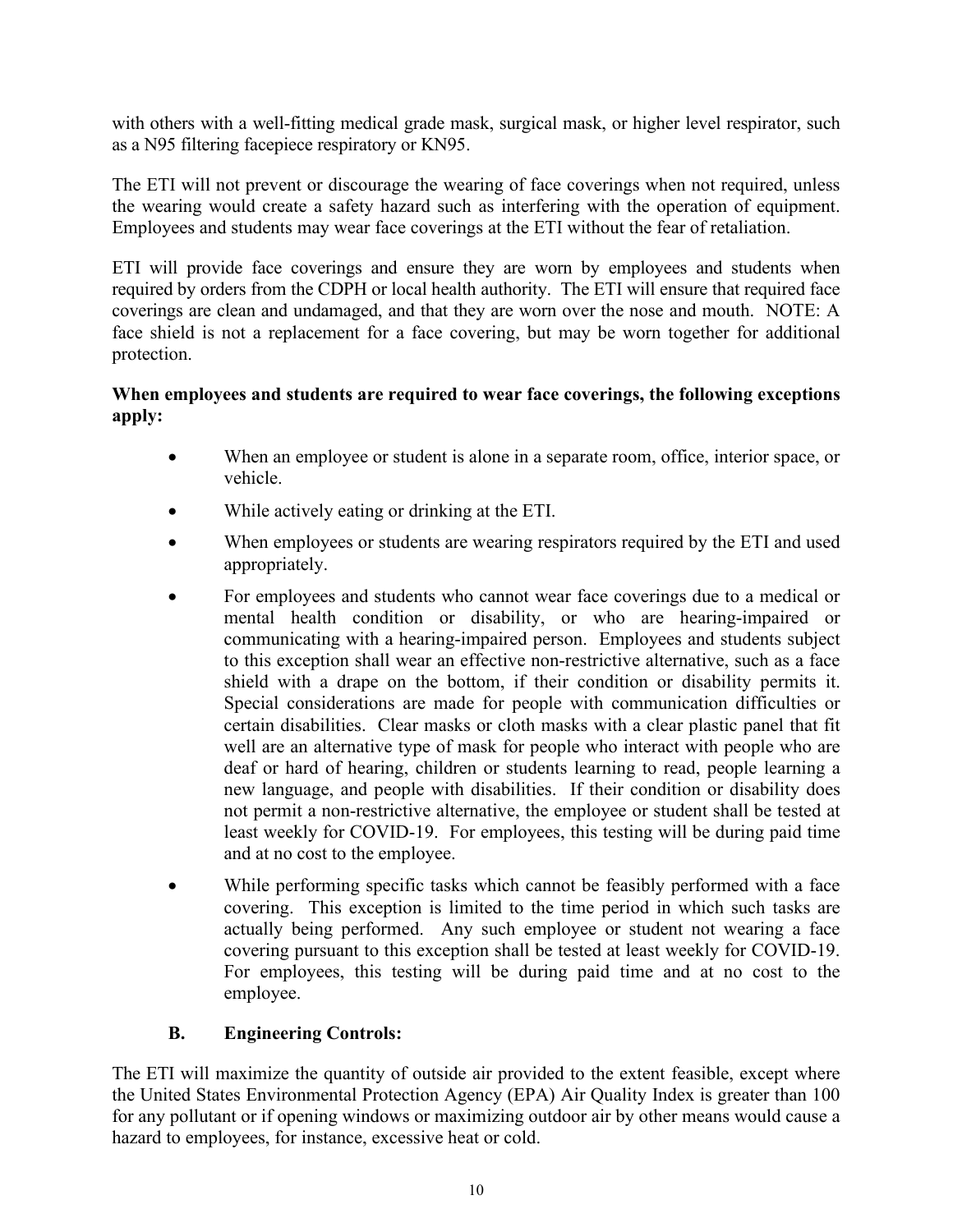#### **C. Hand Washing Facilities:**

To protect employees and students from COVID-19 hazards, the ETI shall evaluate its handwashing facilities, determine the need for additional facilities, encourage and allow time for employee and student handwashing, and provide employees and students with an effective hand sanitizer. The ETI encourages all employees and students to wash their hands for at least 20 seconds each time. The ETI prohibits the provision or use of hand sanitizers with methyl alcohol.

#### **D. Personal Protective Equipment (PPE) Used to Control Employee Exposure to COVID-19:**

The ETI will evaluate the need for PPE to prevent exposure to COVID-19 hazards, such as gloves, goggles, and face shields, and provide such PPE as needed.

Upon request, the ETI will provide respirators for voluntary use to all employees and students who are working indoors or in vehicles with more than one person. Whenever the ETI makes such a respirator for voluntary use available, the ETI shall encourage its use and shall ensure that each such employee or student is provided with a respirator of the correct size. The ETI will provide and ensure the use of respirators as provided herein when deemed necessary by the Division through the Issuance of Order to Take Special Action.

## **E. COVID-19 Testing:**

The ETI will make weekly COVID-19 testing available at no cost to employees during paid time, if weekly testing is required pursuant to the ETI/JAC COVID-19 Testing Policy for Employees.

The ETI will make COVID-19 testing available at no cost to employees with COVID-19 symptoms during the employees' paid time.

The ETI will make COVID-19 testing available at no cost, during paid time, to all employees who had a close contact in the workplace, with the following exception: The ETI is not required to make COVID-19 testing available to returned cases.

The ETI will offer testing free of charge and during work hours to any employees who need a test to keep working or to return to work sooner (after Day 5) when in isolation.

During a COVID-19 outbreak or major outbreak, the ETI will make COVID-19 testing available at no cost during paid time to employees who are part of an exposed group once per week in outbreaks and twice per week in major outbreaks, regardless of vaccination status or whether they are symptomatic, except for employees who were not present at the workplace during the relevant 14-day period.

The ETI will make COVID-19 testing available at no cost during paid time to employees if required to do so by a local health authority.

Anyone with COVID-19 symptoms, regardless of vaccination status, should get tested for COVID-19 and immediately isolate from others.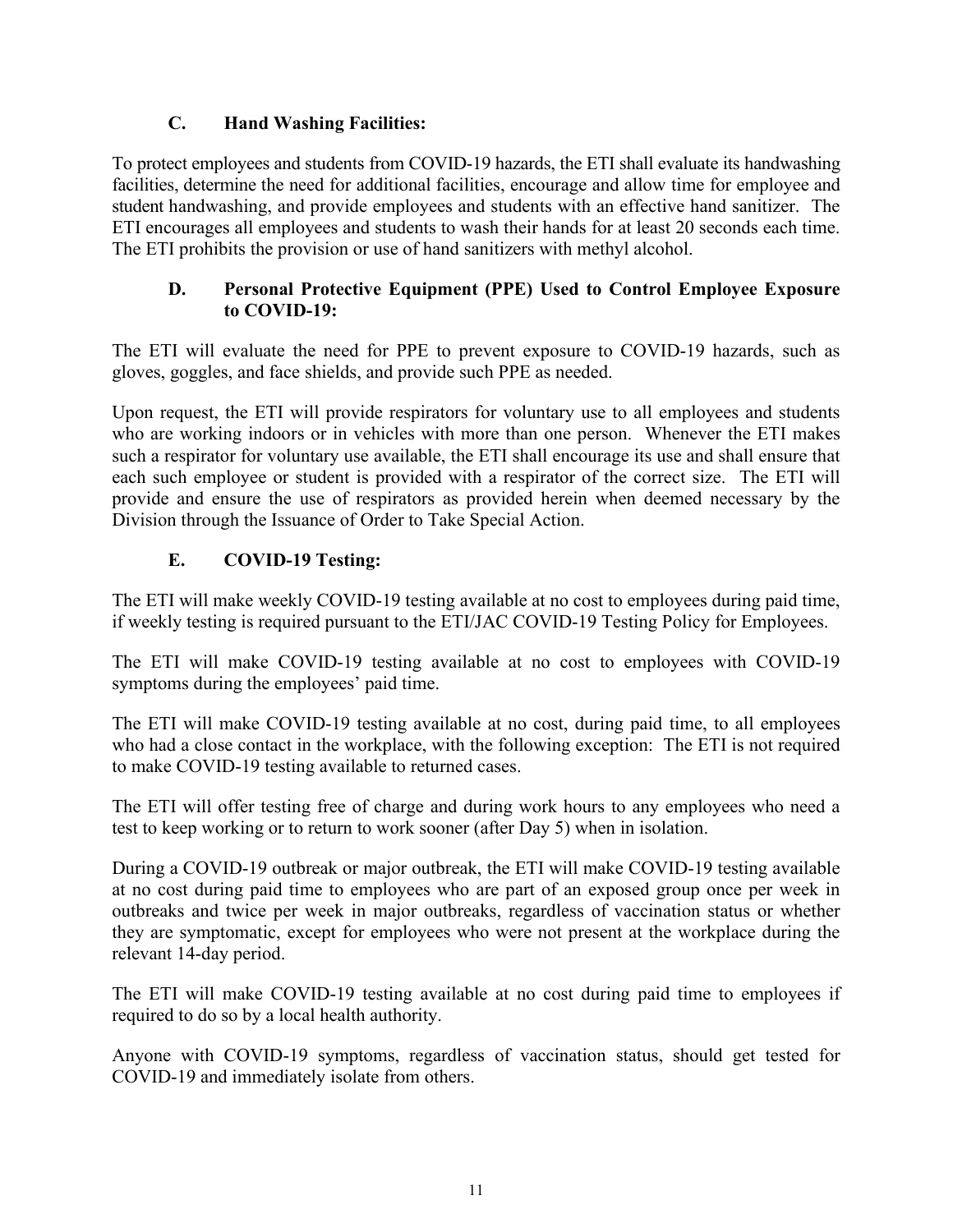#### **10. Reporting, Recordkeeping, and Access**

The ETI will adhere to the following:

- Report information about COVID-19 cases and outbreaks in our workplace to the local health department whenever required by law, and provide any related information requested by the local health department. The ETI shall report all information to the local health department as required by Labor Code section 6409.6. Specifically, the ETI will notify the local health department within one business day of: (1) students and employees with confirmed COVID-19 who were on the ETI's premises at any point within the 14 days prior to the illness onset date. The illness onset date is the first date of COVID-19 symptoms or the COVID-19 test date, whichever is earlier; and (2) if the ETI identifies a cluster of 3 or more confirmed cases (students or employees) with possible connections with each other within a 14-day period.
- Maintain records of the steps taken to implement our written COVID-19 Prevention Program in accordance with CCR Title 8 section 3203(b).
- Ensure this written COVID-19 Prevention Plan is available at the workplace to employees, authorized employee representatives, and to representatives of Cal/OSHA immediately upon request.
- Use the **Appendix D: Investigating COVID-19 Cases** form, or a similar form, to keep a record of and track all COVID-19 cases with the employee's name, contact information, occupation, location where the employee worked, the date of the last day at the workplace, and the date of a positive COVID-19 test.

#### **11. Investigating and Responding to COVID-19 Cases**

The ETI has an effective procedure to investigate COVID-19 cases at the ETI. This includes procedures for seeking information from employees and students regarding COVID-19 cases and close contacts, COVID-19 test results, onset of COVID-19 symptoms, and identifying and recording COVID-19 cases.

Upon learning of a COVID-19 case at the ETI, the ETI will take measures to prevent and reduce the risk of transmission of COVID-19. COVID-19 cases will be sent home to self-isolate pursuant to CDC and/or local health officer guidelines, and instructed to contact their medical provider for further instructions. (See also *Exclusion of COVID-19 Cases* and *Return-to-Work/School* sections below.) The ETI will use **Appendix D: Letter to Employee/Student COVID-19 Case**, or a similar letter, to provide information and direction to employee/student COVID-19 cases. The ETI will also immediately notify its worker's compensation insurance carrier of any COVID-19 cases who are employees.

When the ETI becomes aware of a COVID-19 case, the ETI will investigate the case by using the **Appendix E: Investigating COVID-19 Cases** form, or a similar form. The ETI will determine the day and time the COVID-19 case was last present and, to the extent possible, the date of the positive COVID-19 test(s) and diagnosis, and the date the COVID-19 case first had one or more COVID-19 symptoms, if any were experienced.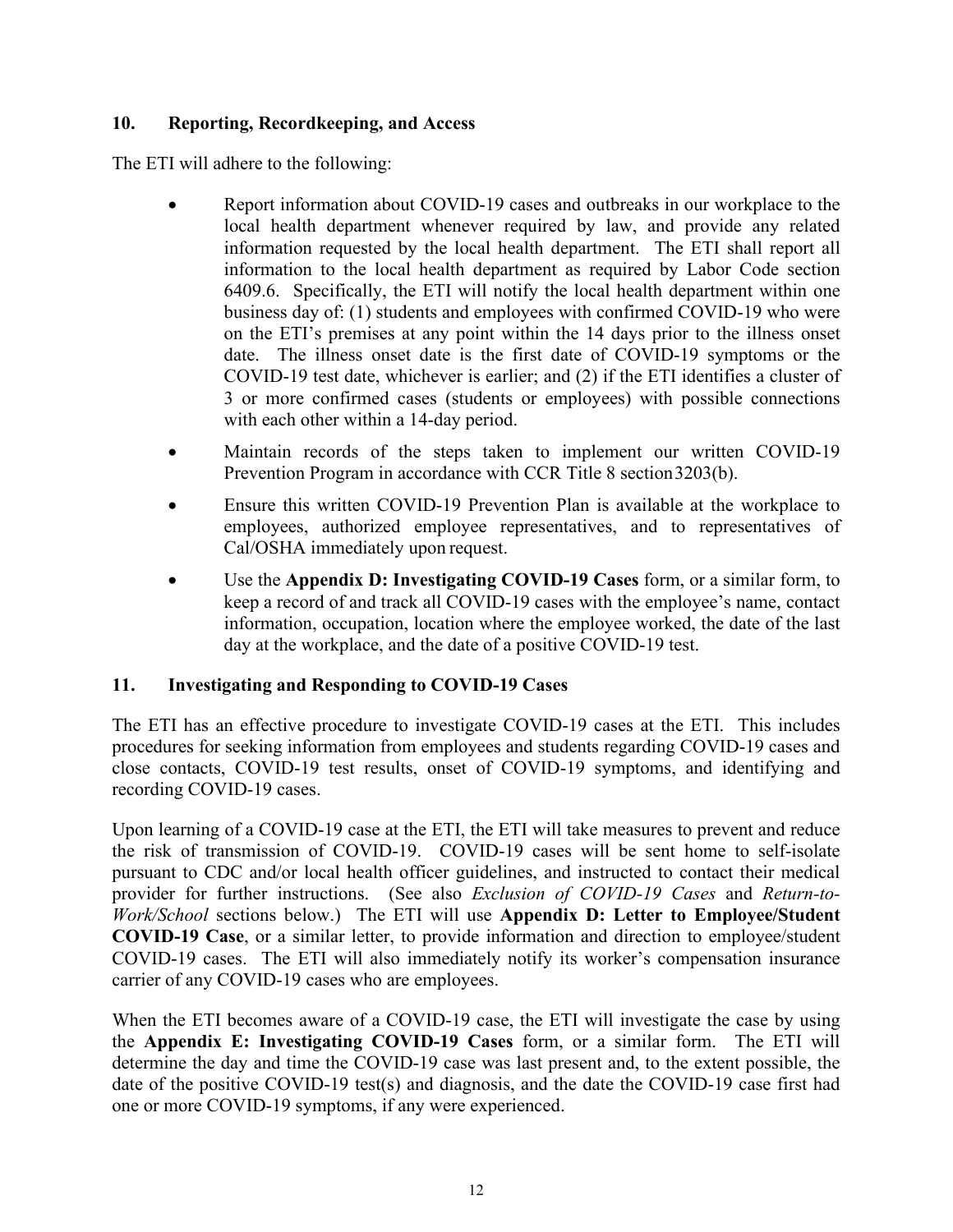The ETI will also conduct an evaluation to determine who may have had a close contact. This requires an evaluation, tracing the activities of the COVID-19 case, and all locations at the ETI which may have been visited by the COVID-19 case during the infectious period. The ETI will use **Appendix F: Close Contact Assessment Form**, or a similar form, in this regard.

Within one business day of the time the ETI knew or should have known of a COVID-19 case, the ETI shall:

- Give written notice that people at the worksite may have been exposed to COVID-19. That notice will be provided to all close contacts of the COVID-19 cases who are: employees on the premises at the same worksite as the COVID-19 case during the infectious period, and independent contractors and other employers on the premises at the same worksite as the COVID-19 case during the infectious period.
- Provide the notice required by Labor Code section  $6409.6(a)(2)$  and (c) to the authorized representative of the COVID-19 case and any employee who was on the premises at the same worksite as the COVID-19 case during the infectious period.

The ETI will use **Appendix G: Letter to Close Contact**, or a similar letter, in that regard.

In addition, within one business day of the time the ETI knew, or should have known, of a COVID-19 case, the ETI shall:

- Give written notice that people at the worksite may have been exposed to COVID-19. That notice will be provided to all non-close contacts of the COVID-19 cases who are: employees on the premises at the same worksite as the COVID-19 case during the infectious period, and independent contractors and other employers on the premises at the same worksite as the COVID-19 case during the infectious period.
- Provide the notice required by Labor Code section  $6409.6(a)(2)$  and (c) to the authorized representative of the COVID-19 case and any employee who was on the premises at the same worksite as the COVID-19 case during the infectious period.

The ETI will use **Appendix H: General Notification Letter**, or a similar letter, in that regard.

The ETI will also investigate whether any workplace conditions could have contributed to the risk of COVID-19 exposure and what could be done to reduce exposure to COVID-19 hazards. Any hazards and corrections will be noted on **Appendix A [Identification of COVID-19 Hazards]** and **Appendix B [COVID-19 Inspections],** or substantially similar forms.

NOTE: All personal identifying information of COVID-19 cases or persons with COVID-19 symptoms, and any employee medical record required by pursuant to this Plan shall be kept confidential unless disclosure is required or permitted by law.

If there are three or more employee COVID-19 cases within an exposed group that visited the workplace during their infectious period at any time during a 14-day period, the ETI will follow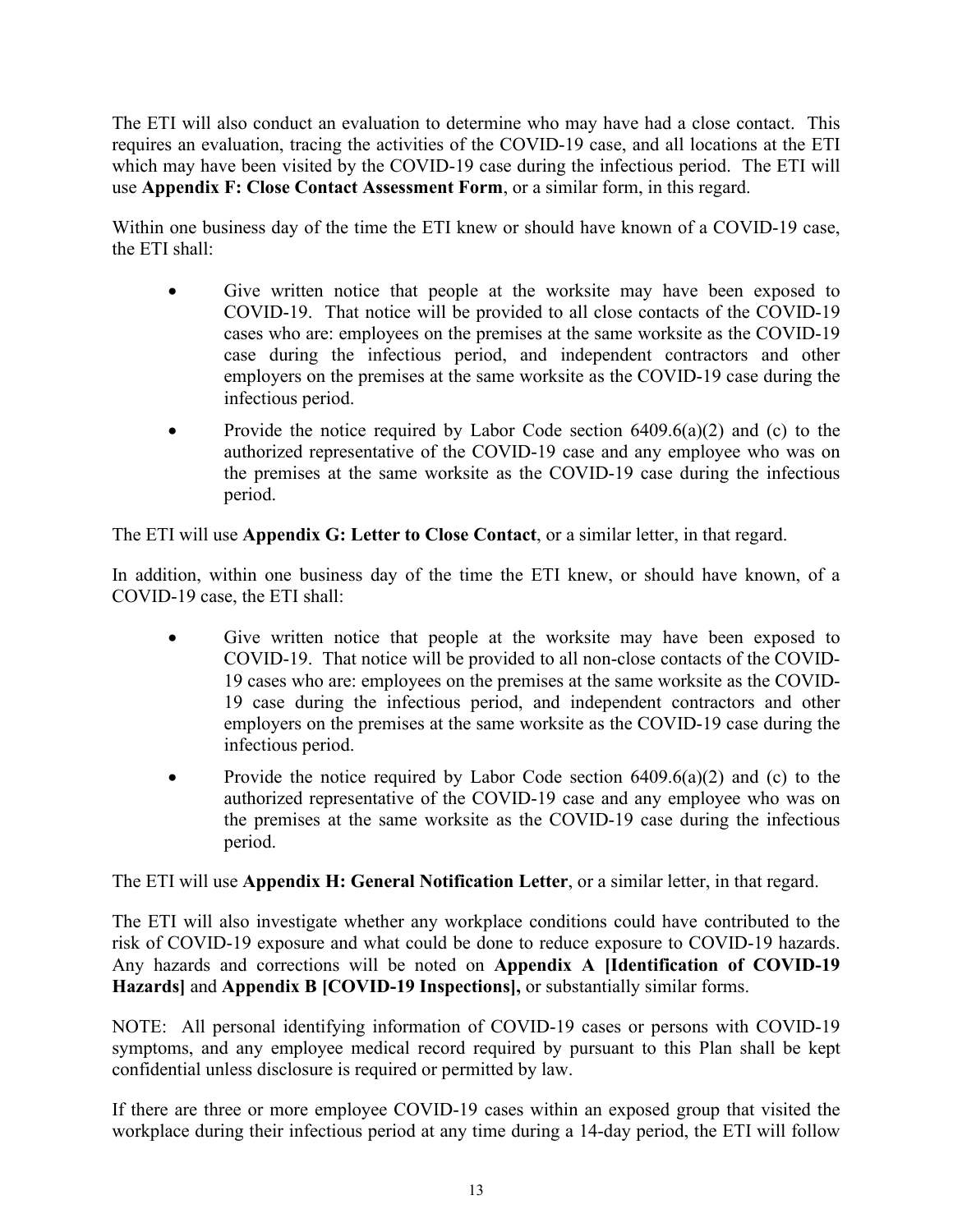Cal/OSHA's emergency regulations with regard to that situation, including its regulations re: COVID-19 testing; face coverings/respirator requirements; exclusion of COVID-19 cases; required notices to employees; investigation of workplace COVID-19 illness; investigation, review, and hazard correction; consideration of implementation of physical distancing; and notifications to the local health department. Similarly, if there are 20 or more employee COVID-19 cases in an exposed group that visited the workplace during their infectious period within a 30-day period, the ETI will follow Cal/OSHA's emergency regulations with regard to that situation, including its regulations concerning the issues referenced above, and any other control measures deemed necessary by Cal/OSHA.

#### **12. Exclusion from Work and/or School at the ETI**

#### **A. COVID-19 Cases:**

In order to limit COVID-19 transmission at the ETI, the ETI will ensure that COVID-19 cases (employees and students) are excluded from the ETI to self-isolate until the return-towork/school requirements (see next section) are met.

For employees excluded from work per the above, the ETI shall continue and maintain an employee's earnings, wages, seniority, and all other employee rights and benefits, including the employee's right to their former job status, as if the employee had not been removed from their job. The ETI may use employer-provided employee sick leave for this purpose to the extent permitted by law. Wages due under this section are subject to existing wage payment obligations and must be paid at the employee's regular rate of pay no later than the regular pay day for the pay period(s) in which the employee is excluded. Unpaid wages owed in this regard are subject to enforcement through procedures available in existing law. If the ETI determines that one of the exceptions below applies, it shall inform the employee of the denial and the applicable exception.

EXCEPTION 1: The above requirement does not apply where the employee received disability payments or was covered by workers' compensation and received temporary disability.

EXCEPTION 2: The above requirement does not apply where the ETI demonstrates that the close contact is not work related.

At the time of exclusion from the workplace, the employee will be provided with information on available benefits. For employees who are excluded from the ETI's premises, but who are able to work despite their COVID-19 status, the ETI will consider whether remote work opportunities are available.

Any students excluded from school per the above must submit a Leave of Absence form to the ETI for their absence from both school and work.

#### **B. Close Contacts:**

The ETI shall review current CDPH guidance for persons who had close contacts, including any guidance regarding quarantine or other measures to reduce transmission. The ETI has developed, implemented, and maintained effective policies to prevent the prevention of COVID-19 by persons who had close contacts. Currently, consistent with CDPH and local health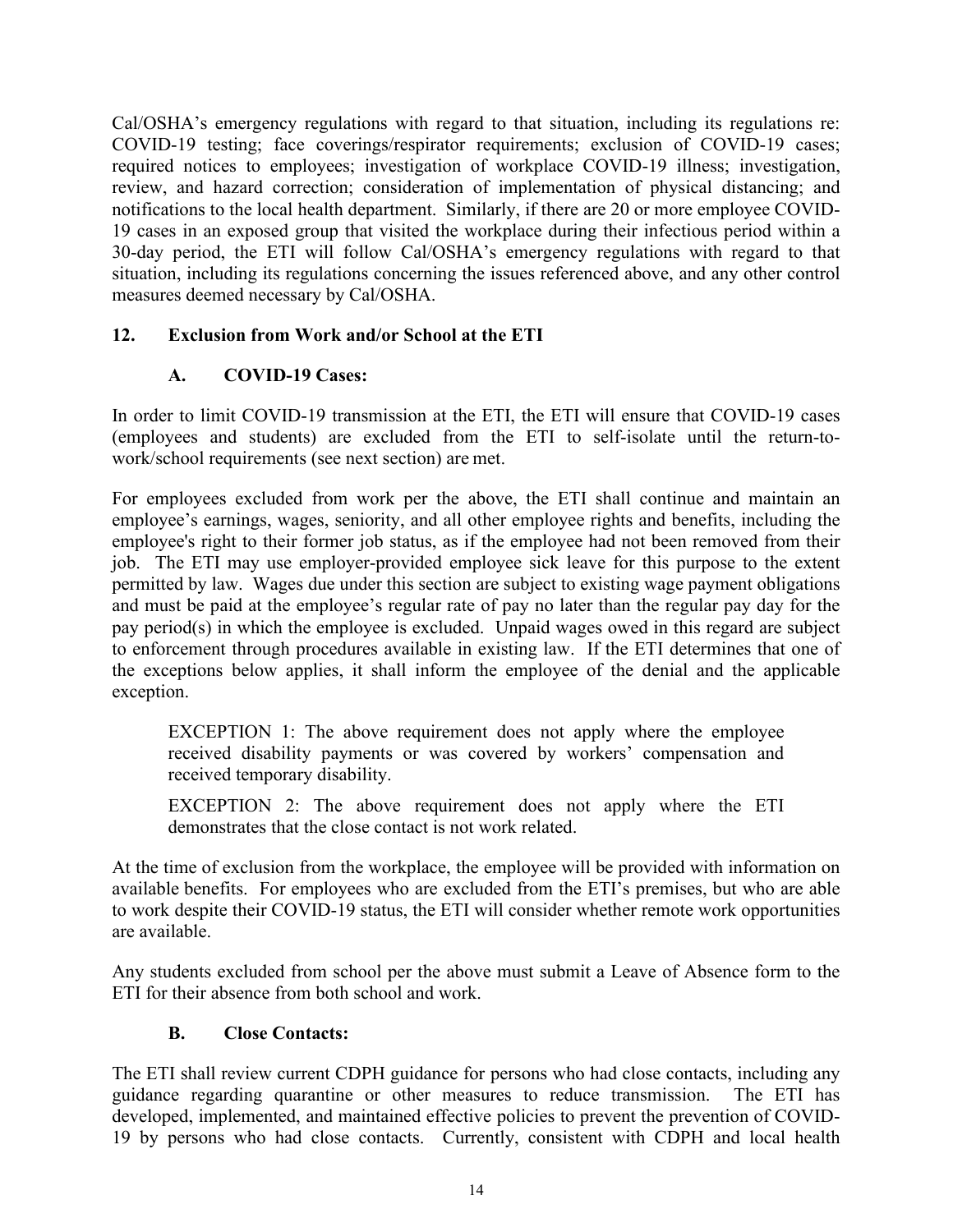department guidance, **asymptomatic close contact employees and students are not required to quarantine and are not excluded from work or school at the ETI**, but they are required to:

- Wear a highly protective face covering around others, especially indoors and when near those at higher risk for severe COVID-19 disease, for a total of 10 days after the last contact with a person infected with COVID-19. The mask should be a wellfitting medical mask, a well-fitting respirator, or a well-fitting high filtration reusable mask with a nose-wire; and
- Test as soon as possible (within 3-5 days after the close contact's last exposure) to determine their infection status. If the close contact tests positive, they will be considered a COVID-19 case and will be excluded from work or school and will not be allowed to return until the return-to-work/school criteria set forth below has been met; and
- Monitor themselves for symptoms for 10 days following their exposure. If symptoms develop, they must test and stay home away from others. If the close contact tests positive, they will be considered a COVID-19 case and they will be excluded from work or school and will not be allowed to return until the return-to-work/school criteria set forth below has been met

#### **13. Return-to-Work/School Criteria**

#### **A. COVID-19 Cases:**

Includes employees or students diagnosed with COVID-19, or those who tested positive for COVID-19 even with a self-administered COVID-19 test, or those whose healthcare provider thinks they might have COVID-19.

- (1) Employee or student COVID-19 cases who **have/had COVID-19 symptoms** will not return to work or school and must isolate until **all** the following have occurred:
	- At least 5 days have passed since the COVID-19 symptoms first appeared, and
	- The COVID-19 symptoms are not present or are improving, and
	- The COVID-19 case is fever-free without the use of fever reducing medications for at least 24 hours; and
	- The COVID-19 case has a negative COVID-19 viral test result from a specimen collected on Day 5 or later. (Day 0 is the first day of symptoms. Day 1 is the first full day after symptoms developed.)

## **OR**

- At least 10 days have passed since the COVID-19 symptoms first appeared, and
- The COVID-19 symptoms are not present or are improving, and
- The COVID-19 case is fever-free without the use of fever reducing medications for at least 24 hours.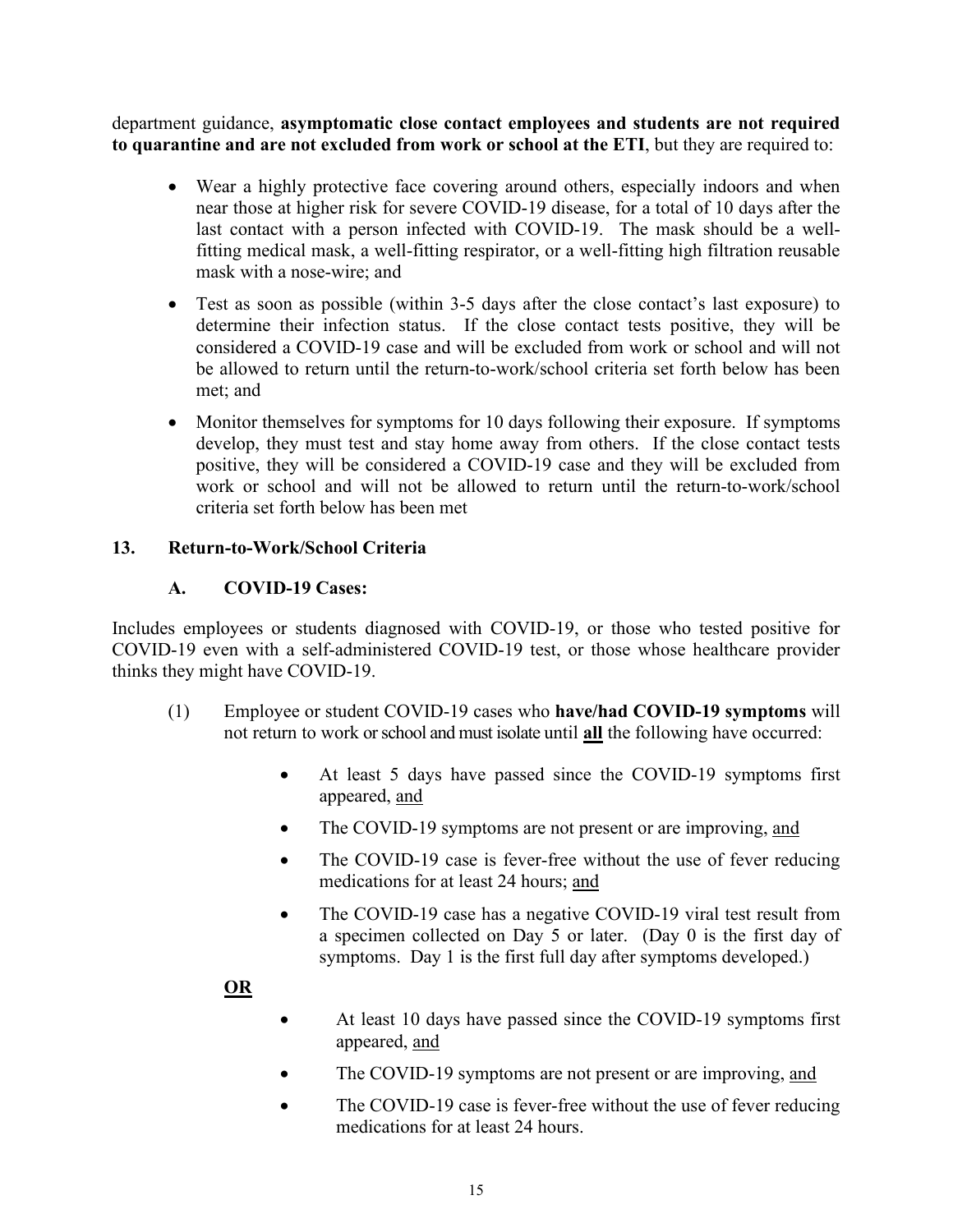NOTE: If the COVID-19 case's health care provider initially thought the COVID-19 case's symptoms were due to COVID-19, but they reassessed the COVID-19 case's diagnosis, and decided that that COVID-19 case is not infected with COVID-19, the COVID-19 case can stop isolating after 24 hours of being fever-free without the use of fever-reducing medicine.

- (2) Employee or student COVID-19 cases who **never developed COVID-19 symptoms**, will not return to work or school and must isolate until all of the following have occurred:
	- At least 5 days have passed since the positive COVID-19 viral test result was taken, and
	- The COVID-19 case has remained free of symptoms; and
	- The COVID-19 case has a negative COVID-19 viral test result from a specimen collected on Day 5 or later. (Day 0 is the first day the positive test specimen was collected. Day 1 is the first day after the positive test was collected.)

#### **OR**

• 10 days have passed since the positive COVID-19 viral test result was taken.

However, if the COVID-19 case develops symptoms while isolated, the COVID-19 case must follow the return to work and school criteria and isolate as described in subparagraph (1) above.

- (3) To clarify, if an employee or student referenced in subparagraph (1) or (2) above is unable to test or chooses not to test, and symptoms are not present or are resolving, the student or employee can return to work or school on Day 11.
- (4) To clarify, if fever remains present, the COVID-19 case may not return to work or school and must isolate until the fever resolves without the use of fever resolving medications.
- (5) If a *student* meets the criteria to end isolation before Day 11, it is strongly recommended that they wear a highly protective mask around others, especially in indoor settings, for a total of 10 days after the positive COVID-19 viral test or the first full day after symptoms developed. In addition, for *employees* who meet the criteria to end isolation before day 11, it is required that they wear a highly protective mask around others, especially in indoor settings, for a total of 10 days after the positive COVID-19 viral test or the first full day after symptoms developed.
- (6) Subsections (1) through (5) above apply regardless of vaccination status, previous COVID-19 infection, previous exclusion from work or school, or other precautions were taken in response to an employee's close contact or membership in an exposed group.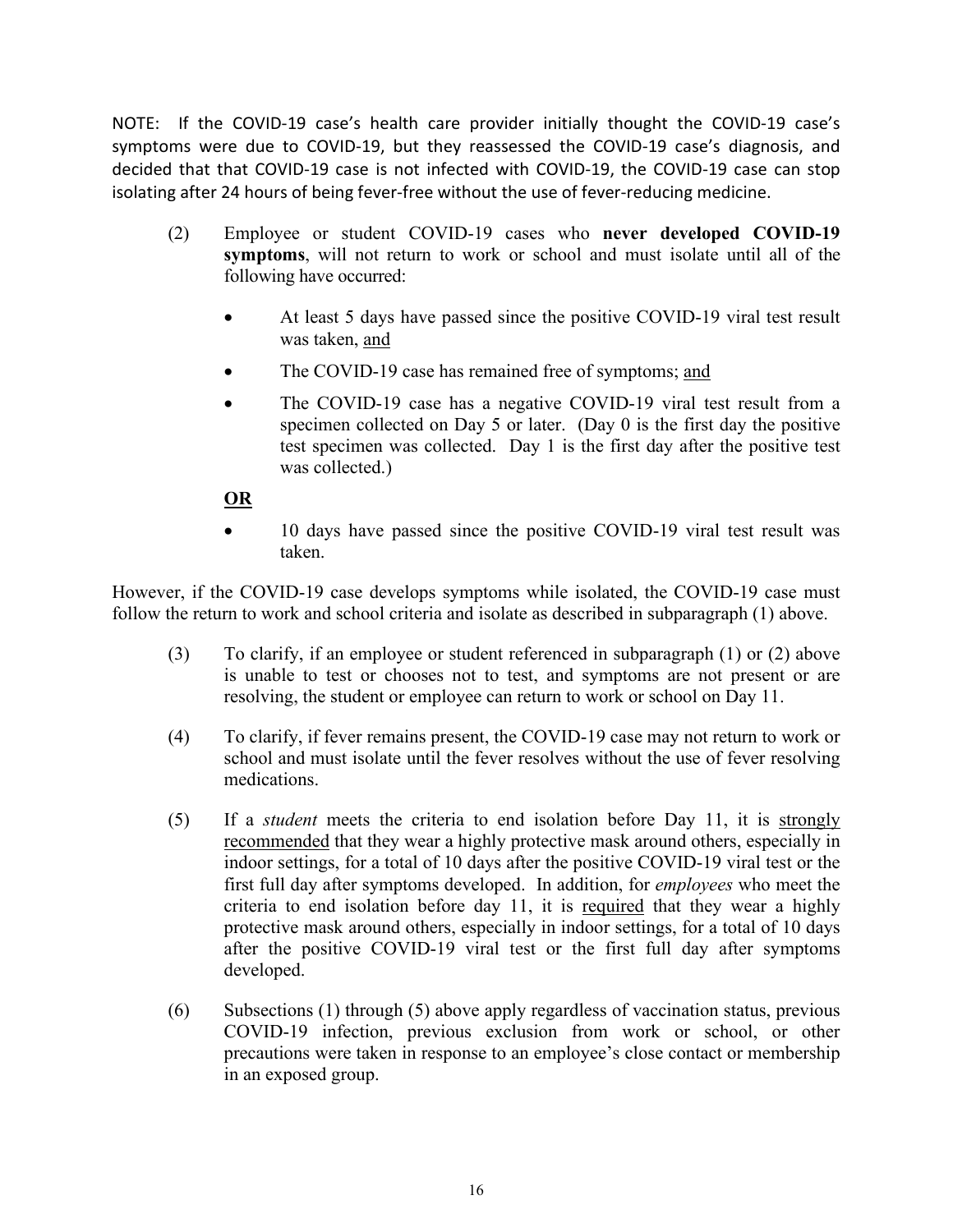NOTE: If an employee or student with symptoms of possible COVID-19 does not get tested and does not get cleared by a healthcare provider, they will be assumed to be a COVID-19 case and will be required to follow the return to work and school criteria and isolate set forth above.

#### **B. Close Contacts to a COVID-19 Case:**

As indicated in section 12 above, close contacts are not required to quarantine and are not required to be excluded from work or school at the ETI per the current CDPH and local health department guidance.

NOTE: If an order to isolate, quarantine, or exclude an employee or student is issued by a local or state health official, the employee or student will not return to work or school until the period of isolation or quarantine is completed, or the order is lifted. If no period was specified, then the applicable time periods set forth above will apply.

#### **14. Cal/OSHA Reporting**

Cal/OSHA requires employers to report to Cal/OSHA any serious illness, serious injury, or death of an employee that occurred at work or in connection with work within eight (8) hours of when the employer knew or should have known of the illness. This would include a COVID-19 illness if it meets the definition of a serious illness. A serious illness includes, among other things, any illness occurring in a place of employment or in connection with employment that requires inpatient hospitalization other than for medical observance or diagnostic testing.

Therefore, if any ETI employee becomes ill while at work for ETI and is admitted as an inpatient at a hospital for treatment, the ETI will report the illness to Cal/OSHA. This is true regardless of the length of the hospitalization. The ETI will also report the serious illness to Cal/OSHA if the employee became sick at work and was later admitted as an in-patient for treatment as a result. The ETI will also report the serious illness to Cal/OSHA if the ETI has reason to believe the serious illness may be work related regardless of whether the onset of symptoms occurred at work. The ETI will also report the serious illness to Cal/OSHA whether or not COVID-19 has been diagnosed. Finally, the ETI will report the serious illness to Cal/OSHA if it results in in-patient hospitalization for treatment and if there is substantial reason to believe that the employee was exposed in their work environment.

## **15. Future Modifications to this Plan**

Given the fast-developing nature of the COVID-19 outbreak, the ETI may modify this Plan as required to comply with all relevant orders and guidance. If you have any questions concerning this Plan, please contact the Training Director.

Date: May 4, 2022 Electrical Training Institute, Inc.

By: \_\_\_\_\_\_\_\_\_\_\_\_\_\_\_\_\_\_\_\_\_\_\_\_\_\_\_\_\_\_\_\_\_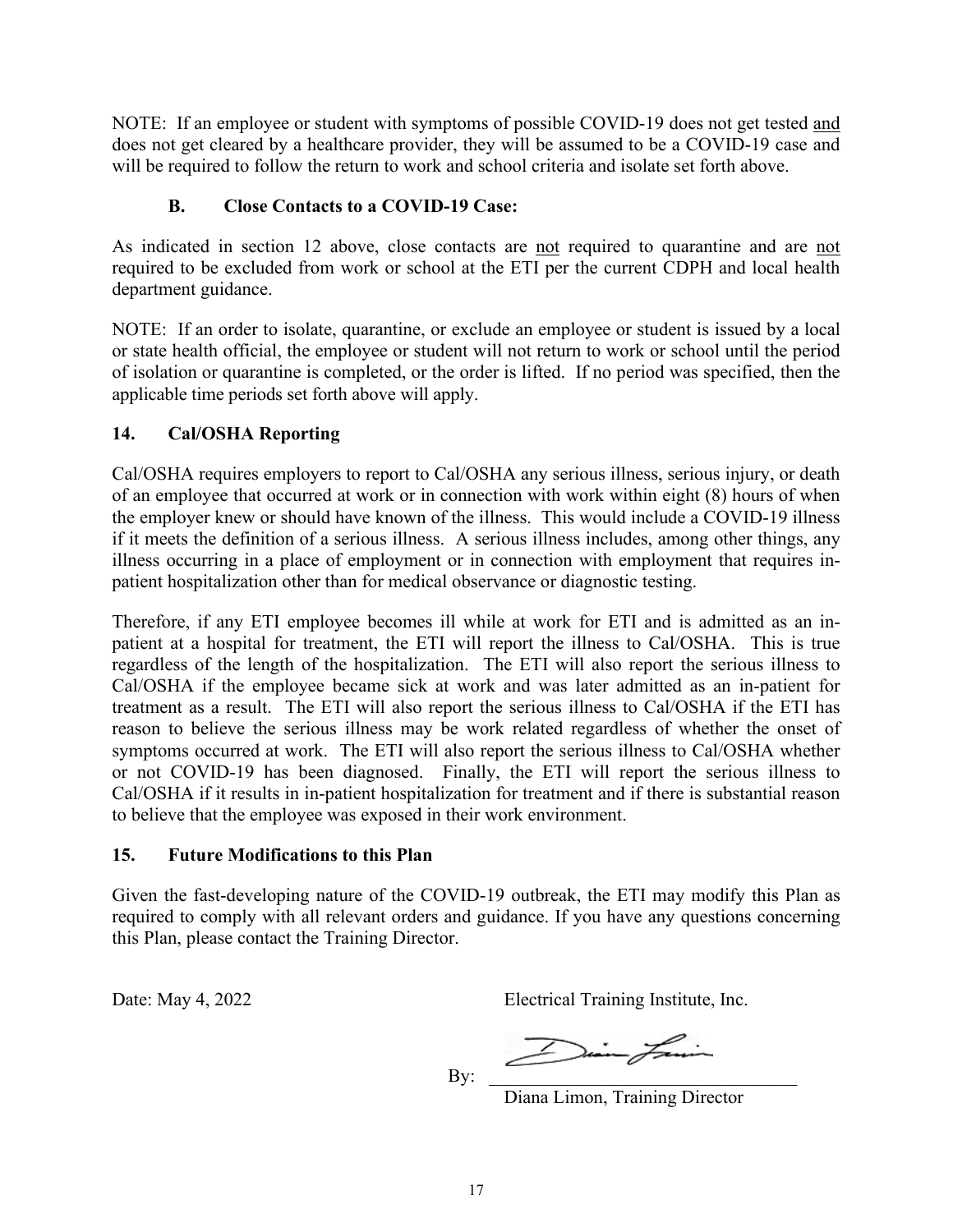# **Appendix A: Identification of COVID-19 Hazards**

All persons, regardless of symptoms or negative COVID-19 test results, will be considered potentially infectious. Particular attention will be paid to areas where people may congregate or come in contact with one another, regardless of whether employees are performing an assigned work task or not. For example: classrooms, meetings, entrances, bathrooms, hallways, aisles, walkways, elevators, break or eating areas, cool-down areas, and waiting areas.

Evaluation of potential workplace exposure will be to all persons at the workplace or who may enter the workplace, including coworkers, students, employees of other entities, members of the public, customers or clients, and independent contractors. We will consider how employees and other persons enter, leave, and travel through the workplace, in addition to addressing fixed work locations.

#### **Person conducting the evaluation**: **[enter name(s)]**

#### **Date**: **[enter date]**

**Name(s) of employee and authorized employee representative that participated**: **[enter name(s)]**

| Interaction, area, activity,<br>work task, process,<br>equipment and material<br>that potentially exposes<br>employees to COVID-19<br>hazards | <b>Places and times</b> | <b>Potential for COVID-19</b><br>exposures and employees<br>affected, including members of<br>the public and employees of<br>other employers | <b>Existing and/or</b><br>additional COVID-19<br>prevention controls,<br>including barriers,<br>partitions and<br>ventilation |
|-----------------------------------------------------------------------------------------------------------------------------------------------|-------------------------|----------------------------------------------------------------------------------------------------------------------------------------------|-------------------------------------------------------------------------------------------------------------------------------|
|                                                                                                                                               |                         |                                                                                                                                              |                                                                                                                               |
|                                                                                                                                               |                         |                                                                                                                                              |                                                                                                                               |
|                                                                                                                                               |                         |                                                                                                                                              |                                                                                                                               |
|                                                                                                                                               |                         |                                                                                                                                              |                                                                                                                               |
|                                                                                                                                               |                         |                                                                                                                                              |                                                                                                                               |
|                                                                                                                                               |                         |                                                                                                                                              |                                                                                                                               |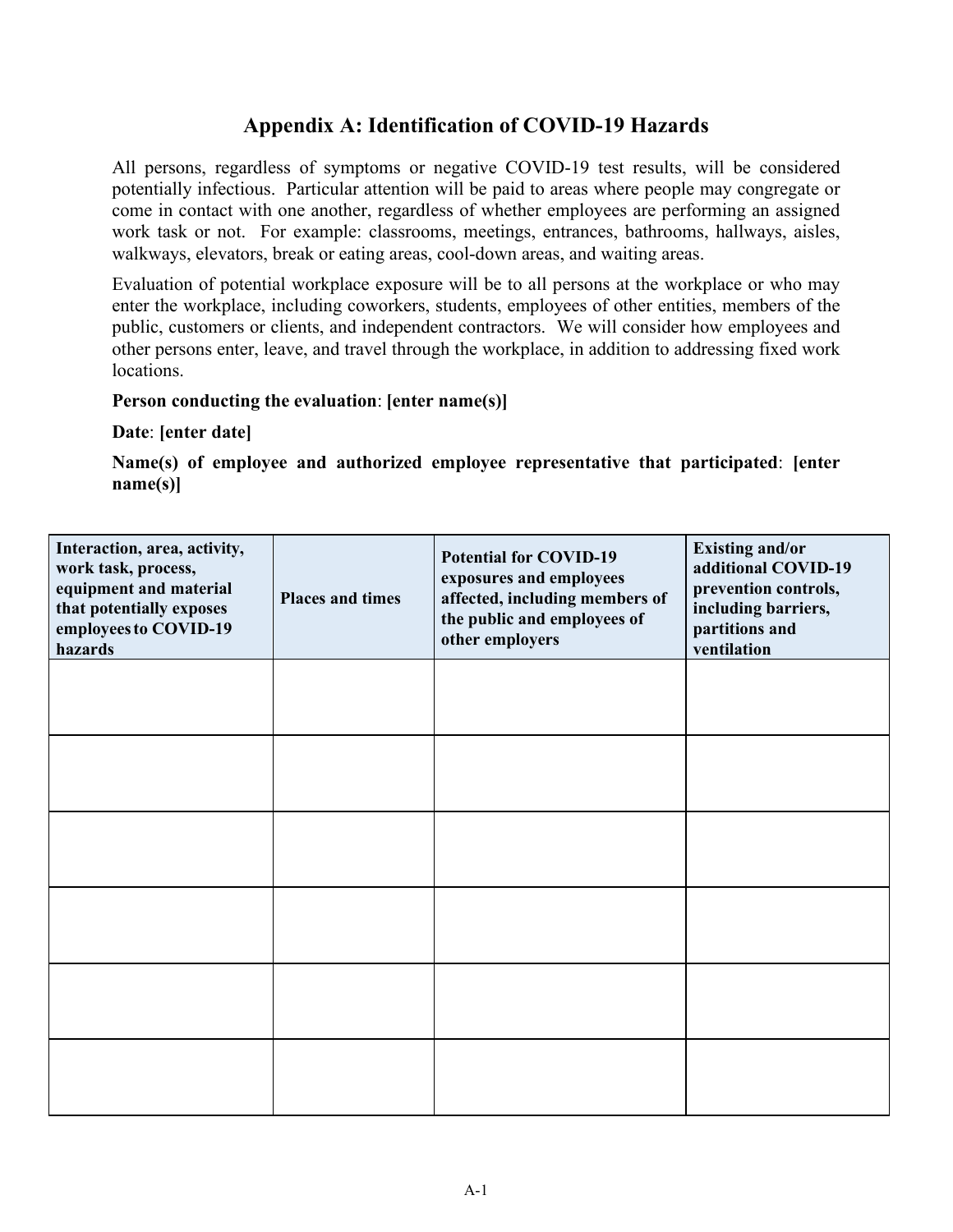| Interaction, area, activity,<br>work task, process,<br>equipment and material<br>that potentially exposes<br>employees to COVID-19<br>hazards | <b>Places and times</b> | <b>Potential for COVID-19</b><br>exposures and employees<br>affected, including members of<br>the public and employees of<br>other employers | <b>Existing and/or</b><br>additional COVID-19<br>prevention controls,<br>including barriers,<br>partitions and<br>ventilation |
|-----------------------------------------------------------------------------------------------------------------------------------------------|-------------------------|----------------------------------------------------------------------------------------------------------------------------------------------|-------------------------------------------------------------------------------------------------------------------------------|
|                                                                                                                                               |                         |                                                                                                                                              |                                                                                                                               |
|                                                                                                                                               |                         |                                                                                                                                              |                                                                                                                               |
|                                                                                                                                               |                         |                                                                                                                                              |                                                                                                                               |
|                                                                                                                                               |                         |                                                                                                                                              |                                                                                                                               |
|                                                                                                                                               |                         |                                                                                                                                              |                                                                                                                               |
|                                                                                                                                               |                         |                                                                                                                                              |                                                                                                                               |
|                                                                                                                                               |                         |                                                                                                                                              |                                                                                                                               |
|                                                                                                                                               |                         |                                                                                                                                              |                                                                                                                               |
|                                                                                                                                               |                         |                                                                                                                                              |                                                                                                                               |
|                                                                                                                                               |                         |                                                                                                                                              |                                                                                                                               |
|                                                                                                                                               |                         |                                                                                                                                              |                                                                                                                               |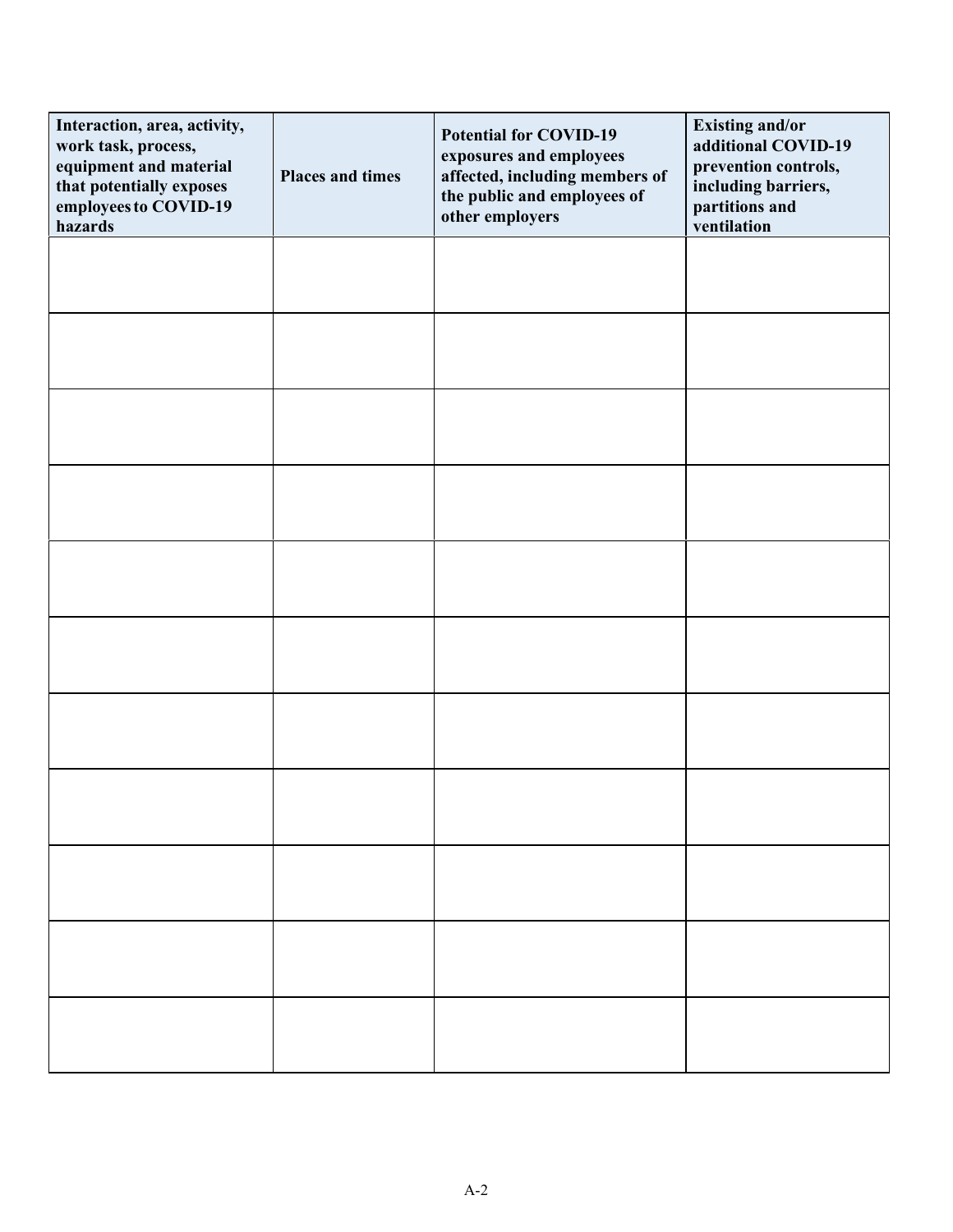## **Appendix B: COVID-19 Inspections**

**[This form is only intended to get you started. Review the information available at www.dir.ca.gov/dosh/coronavirus/ for additional guidance on what to regularly inspect for, including issues that may be more pertinent to your particular type of workplace. You will need to modify form accordingly.]** 

**Date: [enter date]**

**Name of person conducting the inspection**: **[enter names]**

**Work location evaluated**: **[enter information]**

| <b>Exposure Controls</b>                                                          | <b>Status</b> | <b>Hazards</b> noted?<br>If so, explain | <b>Person Assigned to</b><br>Correct | <b>Date</b><br>Corrected |
|-----------------------------------------------------------------------------------|---------------|-----------------------------------------|--------------------------------------|--------------------------|
| <b>Engineering</b>                                                                |               |                                         |                                      |                          |
| Barriers/partitions                                                               |               |                                         |                                      |                          |
| Ventilation (amount of fresh air and<br>filtration maximized)                     |               |                                         |                                      |                          |
| Additional room air filtration                                                    |               |                                         |                                      |                          |
| [add any additional controls your workplace is<br>using]                          |               |                                         |                                      |                          |
| [add any additional controls your workplace is<br>using]                          |               |                                         |                                      |                          |
| <b>Administrative</b>                                                             |               |                                         |                                      |                          |
| Physical distancing                                                               |               |                                         |                                      |                          |
| Surface cleaning and disinfection<br>(frequently enough and adequate<br>supplies) |               |                                         |                                      |                          |
| Hand washing facilities (adequate<br>numbers and supplies)                        |               |                                         |                                      |                          |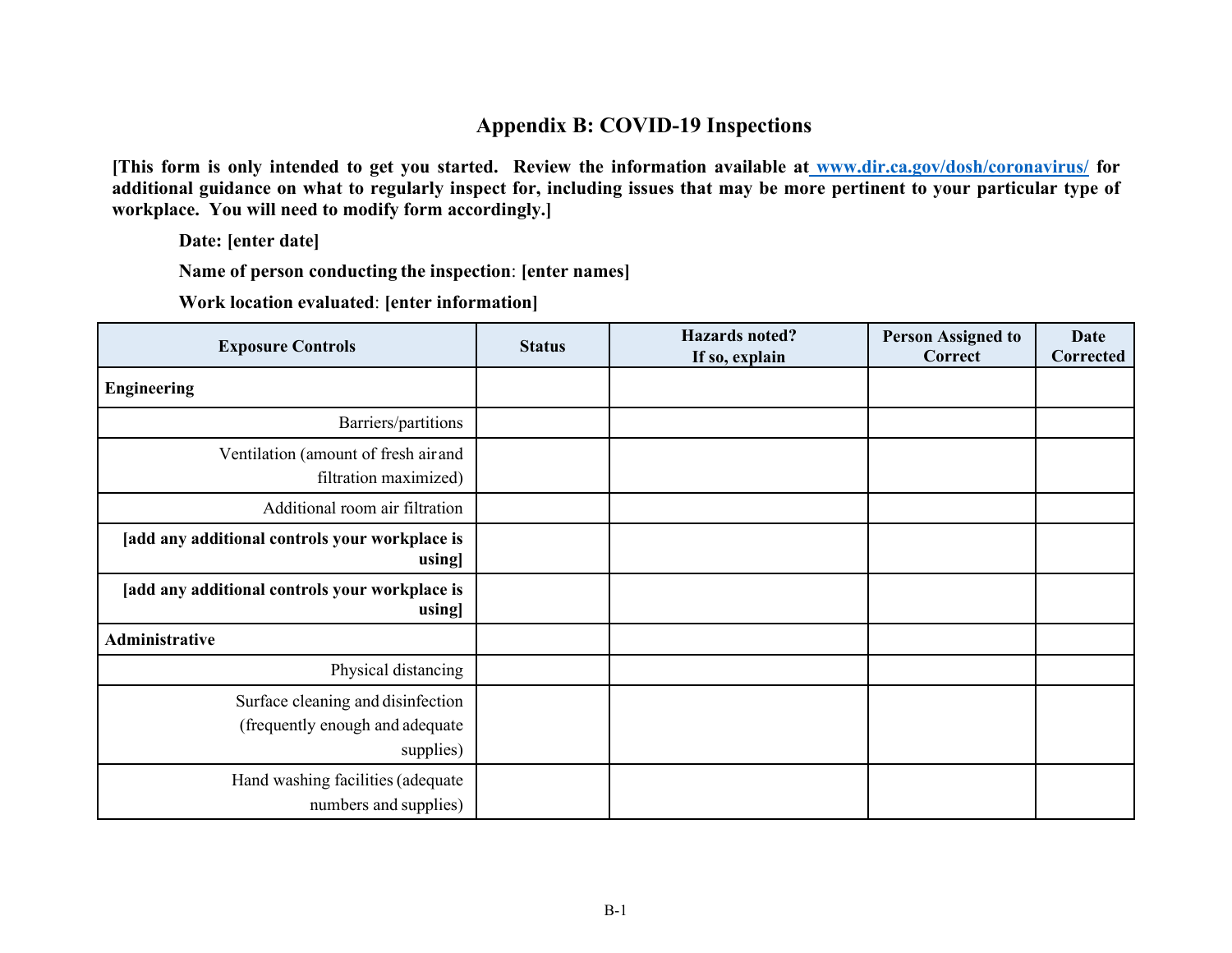| Disinfecting and hand sanitizing solutions<br>being used according to manufacturer<br>instructions |  |  |
|----------------------------------------------------------------------------------------------------|--|--|
| [add any additional controls<br>your workplace is using]                                           |  |  |
| [add any additional controls]<br>your workplace is using                                           |  |  |
| PPE (not shared, available and actually being worn<br>by employees)                                |  |  |
| Face coverings (cleaned sufficiently often)                                                        |  |  |
| Gloves                                                                                             |  |  |
| Face shields/goggles                                                                               |  |  |
| Respiratory protection                                                                             |  |  |
| [add any additional controls<br>your workplace is using                                            |  |  |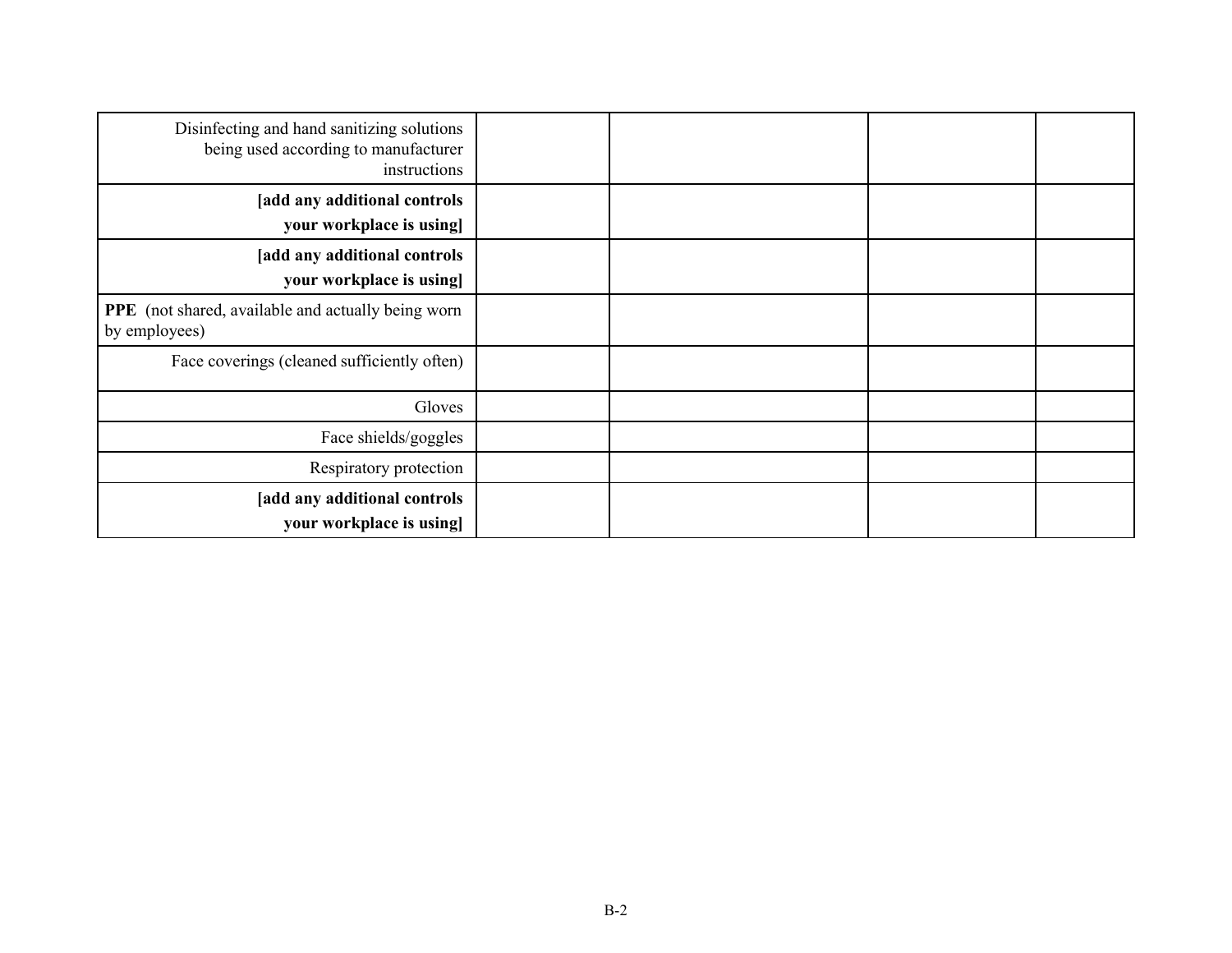# **Appendix C: COVID-19 Training Roster**

**Date: [enter date] Person that conducted the training**: **[enter name(s)] Topics Covered In Training:**

| <b>Employee Name</b> | Signature |
|----------------------|-----------|
|                      |           |
|                      |           |
|                      |           |
|                      |           |
|                      |           |
|                      |           |
|                      |           |
|                      |           |
|                      |           |
|                      |           |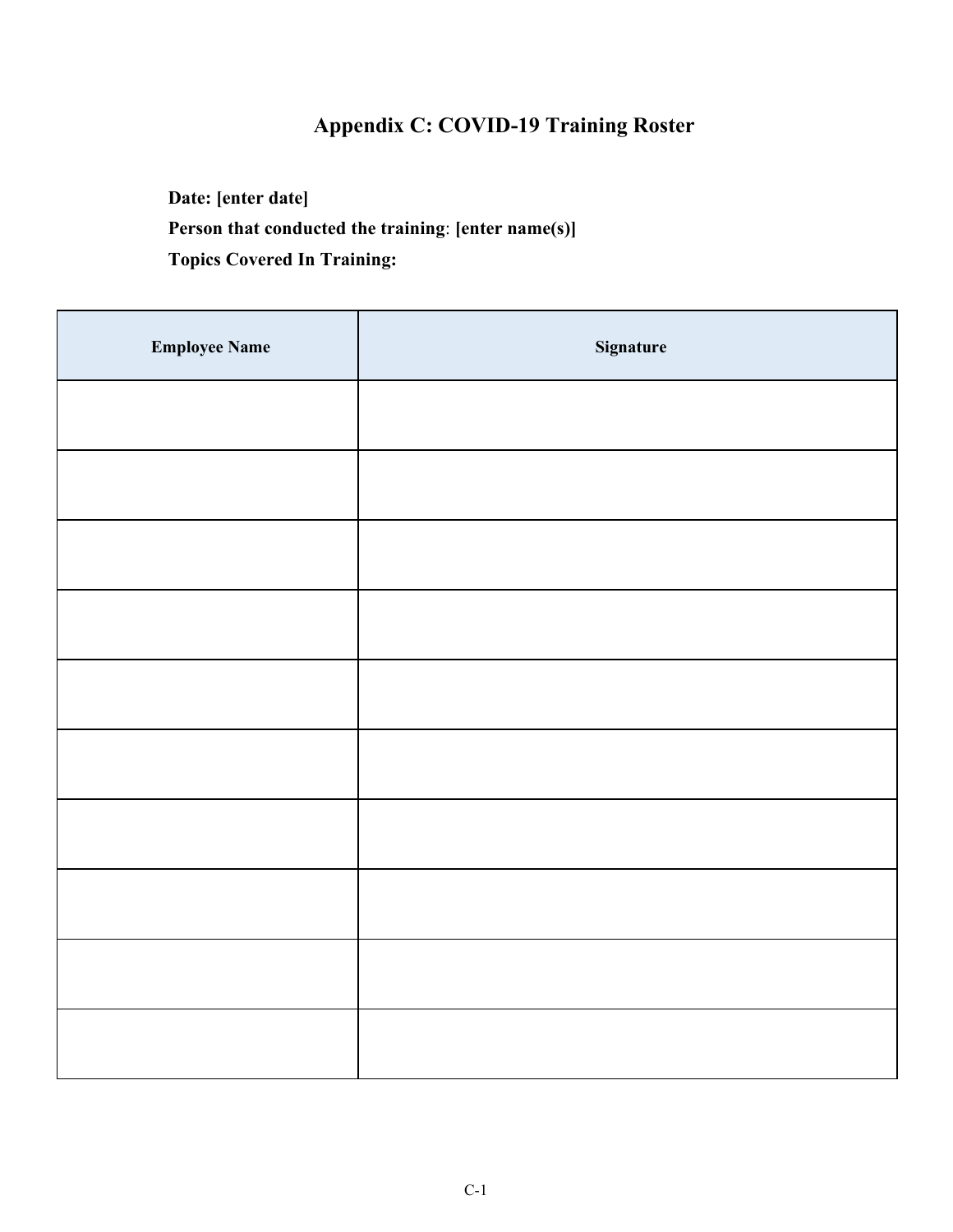# **Appendix D: COVID-19 Letter to Employee or Student COVID-19 Cases. (This letter should be modified if the COVID-19 case is a student or if the COVID-19 is not work related or if the employee receives workers' compensation or disability benefits.)**

[INSERT LETTERHEAD]

[DATE]

Dear [COVID-19 case]:

You recently advised us that you tested positive for [or were diagnosed with] COVID-19 on \_\_\_\_\_\_\_\_\_\_\_\_\_\_\_\_\_\_\_. You are hereby instructed to follow the County of Los Angeles Department of Public Health's Emergency Isolation Order,

(http://publichealth.lacounty.gov/media/Coronavirus/docs/HOO/HOO\_Coronavir us Blanket Isolation.pdf )

and the Home Isolation Instructions for People with COVID-19,

(http://publichealth.lacounty.gov/acd/ncorona2019/covidisolation/ ).

You will be unable to return to work or school at the Electrical Training Institute, Inc. ("ETI") until your period of self-isolation is over, as set forth in the Instructions and Isolation Order referenced above, and you meet the return-to-work/school criteria in the ETI's COVID-19 Prevention Plan. Typically, the self-isolation period will last at least 5 to 10 days. More specifically:

- (1) Employee or student COVID-19 cases who **have/had COVID-19 symptoms** will not return to work or school and must isolate until **all** the following have occurred:
	- At least 5 days have passed since the COVID-19 symptoms first appeared, and
	- The COVID-19 symptoms are not present or are improving, and
	- The COVID-19 case is fever-free without the use of fever reducing medications for at least 24 hours; and
	- The COVID-19 case has a negative COVID-19 viral test result from a specimen collected on Day 5 or later. (Day 0 is the first day of symptoms. Day 1 is the first full day after symptoms developed.)

## **OR**

- At least 10 days have passed since the COVID-19 symptoms first appeared, and
- The COVID-19 symptoms are not present or are improving, and
- The COVID-19 case is fever-free without the use of fever reducing medications for at least 24 hours.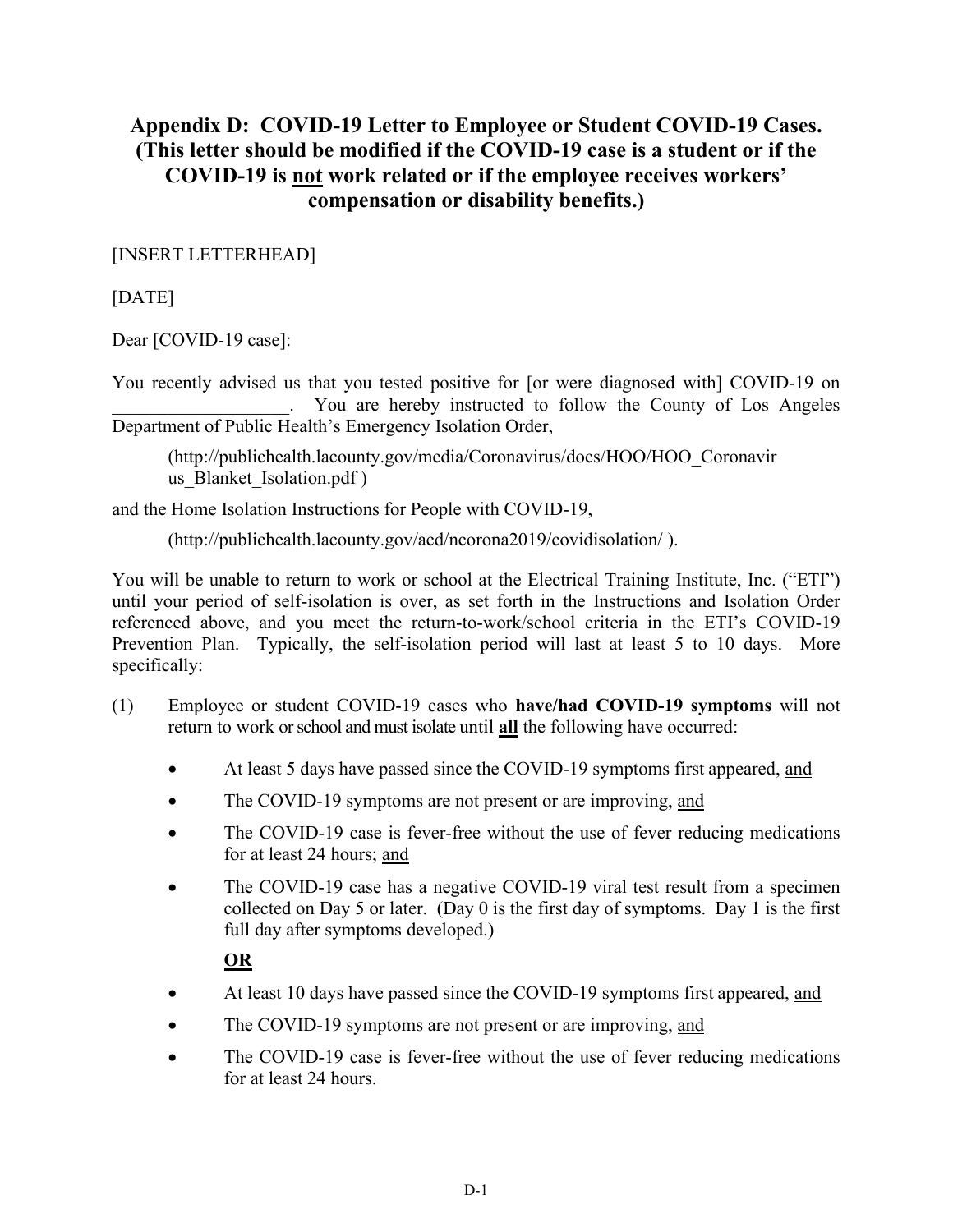NOTE: If the COVID-19 case's health care provider initially thought the COVID-19 case's symptoms were due to COVID-19, but they reassessed the COVID-19 case's diagnosis, and decided that that COVID-19 case is not infected with COVID-19, the COVID-19 case can stop isolating after 24 hours of being fever-free without the use of fever-reducing medicine.

- (2) Employee or student COVID-19 cases who **never developed COVID-19 symptoms**, will not return to work or school and must isolate until all of the following have occurred:
	- At least 5 days have passed since the positive COVID-19 viral test result was taken, and
	- The COVID-19 case has remained free of symptoms; and
	- The COVID-19 case has a negative COVID-19 viral test result from a specimen collected on Day 5 or later. (Day 0 is the first day the positive test specimen was collected. Day 1 is the first day after the positive test was collected.)

## **OR**

• 10 days have passed since the positive COVID-19 viral test result was taken.

However, if the COVID-19 case develops symptoms while isolated, the COVID-19 case must follow the return to work and school criteria and isolate as described in subparagraph (1) above.

- (3) To clarify, if an employee or student referenced in subparagraph (1) or (2) above is unable to test or chooses not to test, and symptoms are not present or are resolving, the student or employee can return to work or school on Day 11.
- (4) To clarify, if fever remains present, the COVID-19 case may not return to work or school and must isolate until the fever resolves without the use of fever resolving medications.
- (5) If a *student* meets the criteria to end isolation before Day 11, it is strongly recommended that they wear a highly protective mask around others, especially in indoor settings, for a total of 10 days after the positive COVID-19 viral test or the first full day after symptoms developed. In addition, for *employees* who meet the criteria to end isolation before day 11, it is required that they wear a highly protective mask around others, especially in indoor settings, for a total of 10 days after the positive COVID-19 viral test or the first full day after symptoms developed.

If you are an employee, attached is a form you can use to request COVID-19 related paid leave. Please fill the form out and return it to me as soon as possible. However, if you feel you are able to work remotely from your home during your self-isolation period, contact me and we will determine whether such remote work is available to you. If you are a student, you must submit a leave of absence request to cover the self-isolation time period.

**[Delete highlighted text below only if the COVID-19 case is a student or the employer can demonstrate that the COVID-19 is not work related or if the employee received disability payments or was covered by workers' compensation and received temporary disability payments.]** For employees excluded from work due to self-isolation, and for whom remote work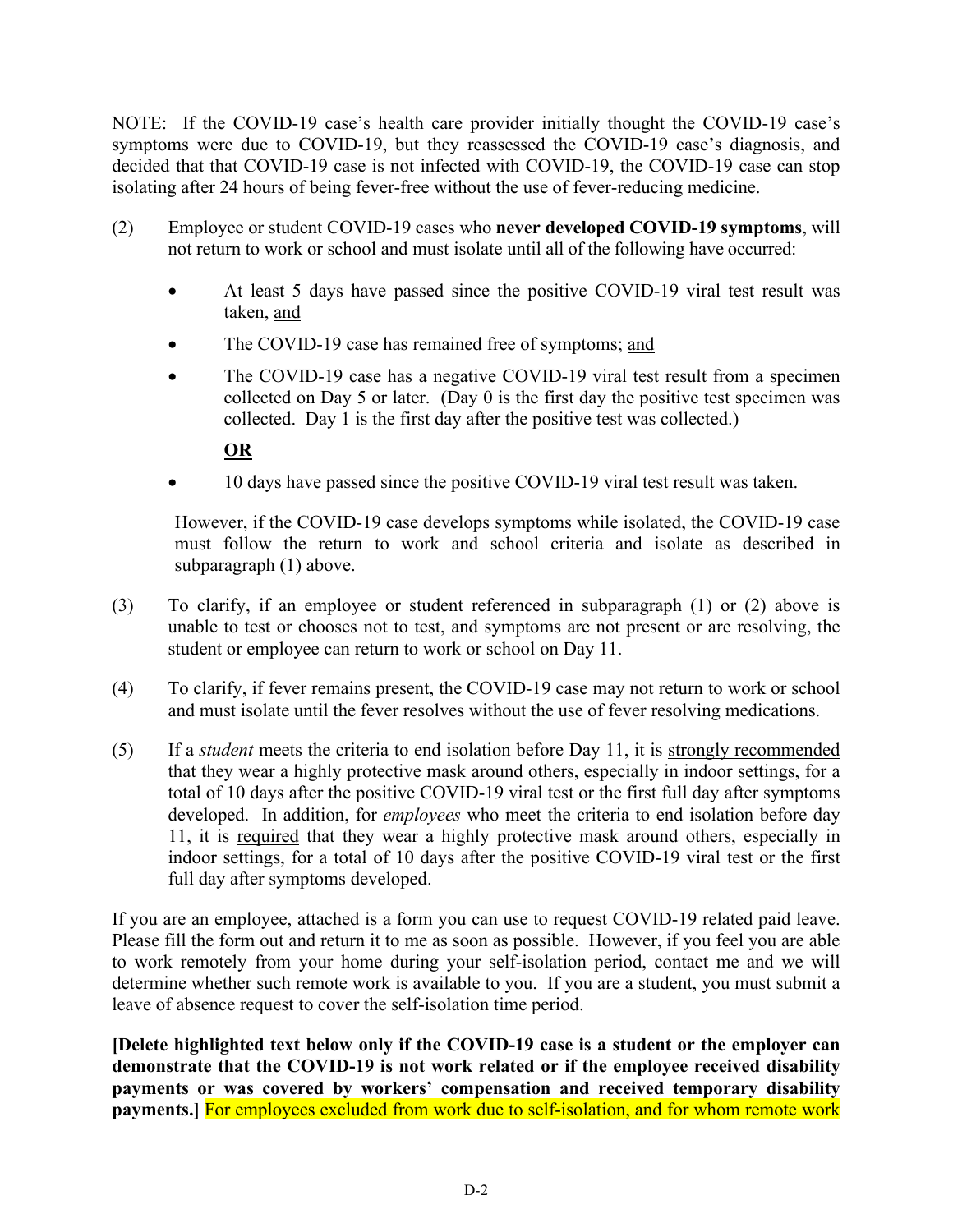is unavailable, the ETI shall continue and maintain your earnings, wages, seniority, and all other employee rights and benefits, including your right to your former job status, as if you had not been removed from their job. The ETI may use employer-provided employee sick leave for this purpose to the extent permitted by law. Wages due under this section are subject to existing wage payment obligations and must be paid at your regular rate of pay no later than the regular pay day for the pay period(s) in which the employee is excluded. Unpaid wages owed in this regard are subject to enforcement through procedures available in existing law. If the ETI determines that an exception applies, it shall inform you of the denial and the applicable exception. You may be entitled to various COVID-19-related benefits under applicable federal, state, or local laws. This includes any benefits available under legally mandated sick and vaccination leave, including the 2022 COVID-19 Supplemental Paid Sick Leave Law, if applicable, workers' compensation law, local governmental requirements, the ETI's own leave policies, leave guaranteed by contract (if any), and leave under the ETI's COVID-19 Prevention Plan. Please contact me for information in this regard. You may also be entitled to disability benefits through California's Employment Development Department, which can be reached at edd.ca.gov/.

Generally, a "close contact" is any of the following people who were exposed to you while you were infectious:

- Any person who was within 6 feet of you for a cumulative total of 15 minutes or more over a 24-hour period.
- Any person who had unprotected contact with your body fluids and/or secretions. For example, you coughed or sneezed on them, or you shared utensils or a cup with them.

You are considered to be infectious (you can spread COVID-19 to others) from 2 days before your symptoms first appeared until your home isolation ends. If you tested positive for COVID-19 but never had any symptoms, you are considered to be infectious from 2 days before your test was taken until 10 days after your test.

If we have not done so already, we will be contacting you as part of our analysis to determine the identities of your close contacts. Please notify me if you begin to suffer any symptoms of COVID-19, such as cough, fever, chills, shortness of breath, difficulty breathing, muscle or body aches, headache, new loss of taste or smell, sore throat, congestion, runny nose, nausea, vomiting, or diarrhea. Information regarding your symptoms is relevant to both the analysis of close contacts and the timing of your return to work.

We suggest you contact your health care provider for further guidance, especially if you develop symptoms of respiratory illness (fever and cough or shortness of breath).

Please note that all information, including the name(s) of confirmed cases of COVID-19 or close contacts of confirmed COVID-19 cases, shared regarding any public health investigation will be kept confidential to the extent reasonably practicable to protect patient and employee privacy.

Ensuring that you and our office is safe is of greatest importance to us. For additional questions about COVID-19 in the County of Los Angeles, please visit the County of Los Angeles's COVID-19 webpage at http://publichealth.lacounty.gov/media/coronavirus/.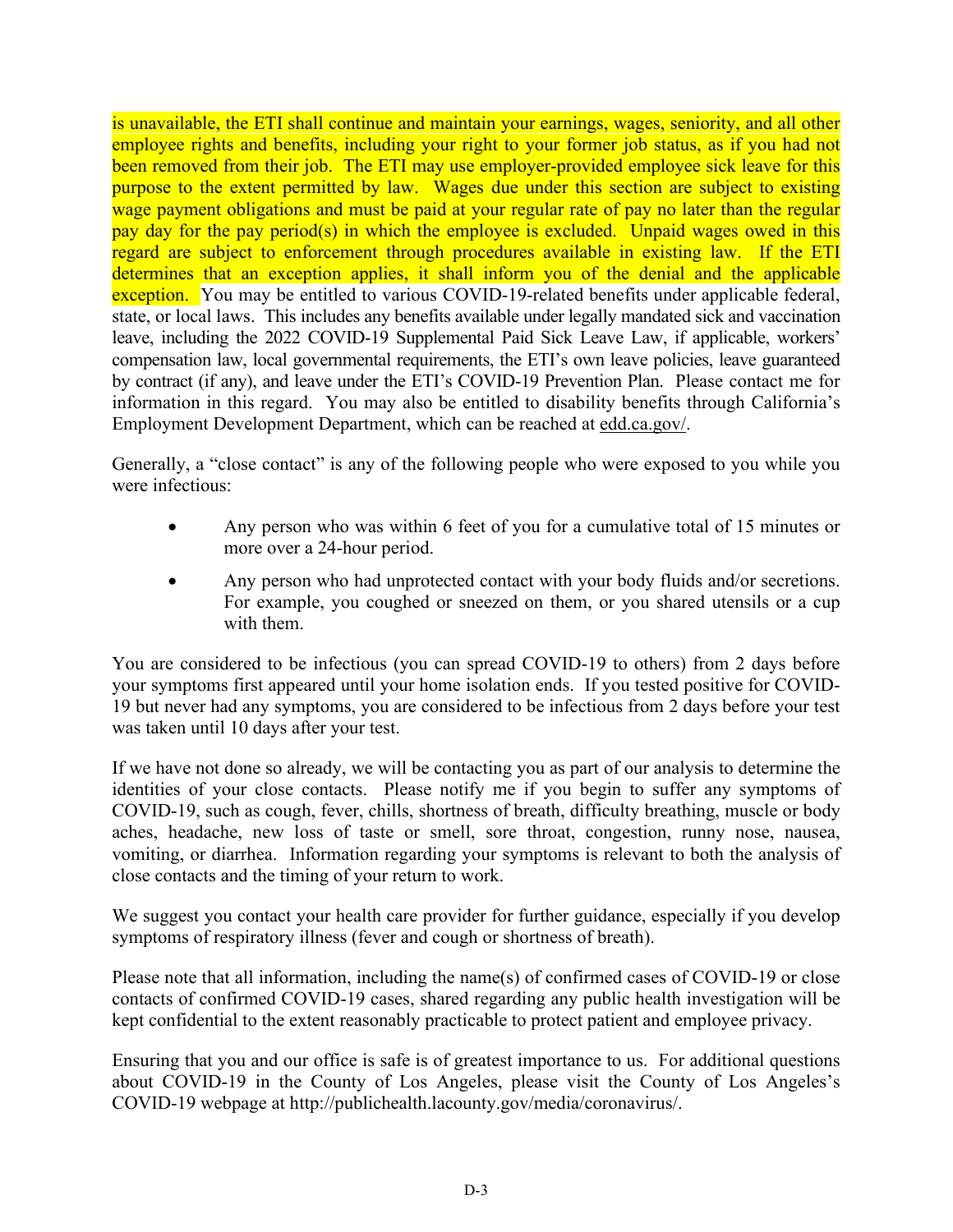The ETI will not discriminate or retaliate against you for disclosing a COVID-19 positive test or diagnosis, or an order to quarantine or isolate.

If you have any questions or concerns, please contact me directly by telephone at (323) 221-5881 ext. 3001, or by email at dianal@laett.com.

Sincerely,

Diana Limon Training Director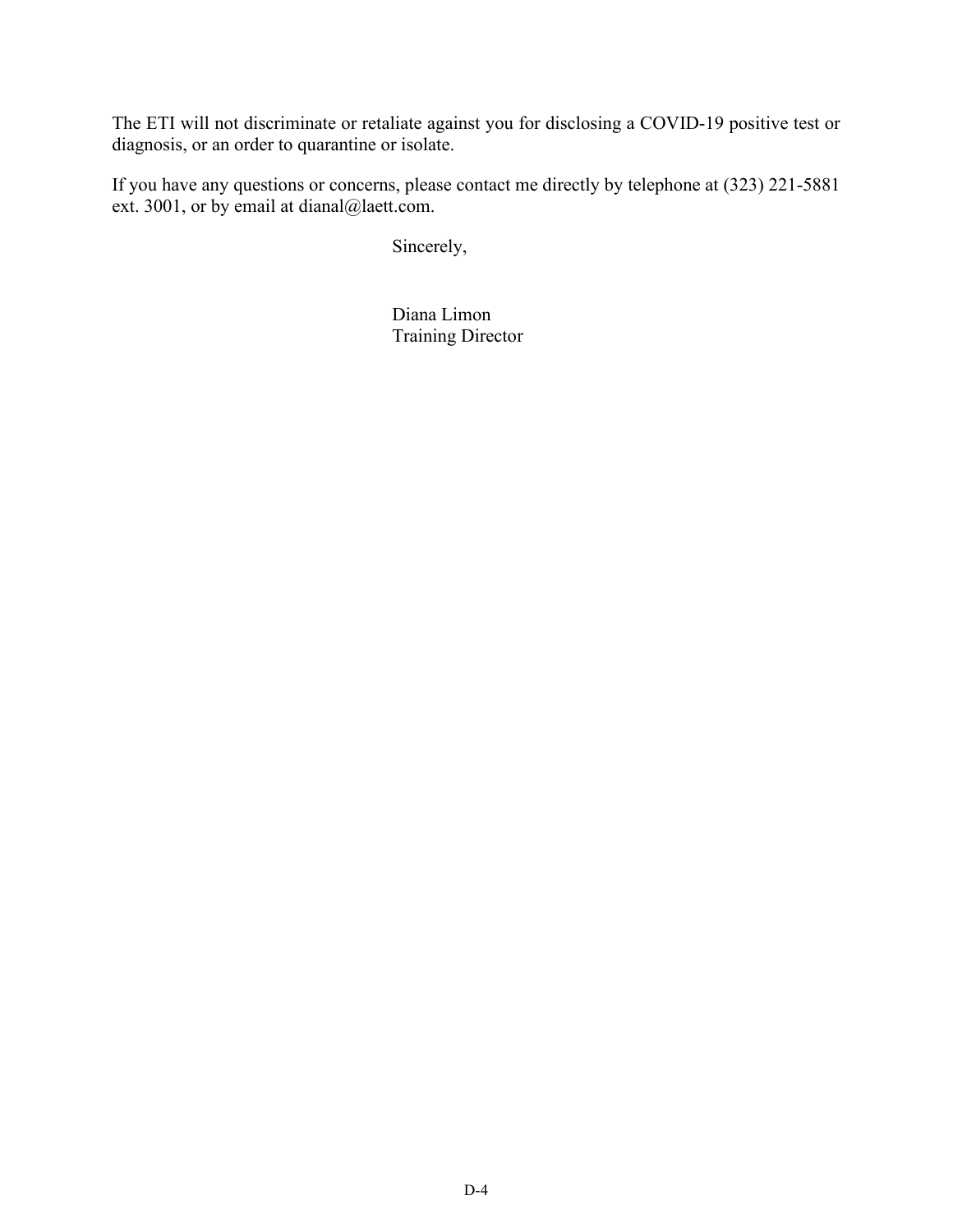# **Appendix E: Investigating COVID-19 Cases**

All personal identifying information of COVID-19 cases or symptoms will be kept confidential to the extent required by applicable law. The following information will be tracked:

**Date: [enter date]**

#### **Name of person conducting the investigation**: **[enter name(s)]**

| <b>Employee/Student (or</b><br>non-employee*) name:                                                       | <b>Occupation</b> (if non-<br>employee, why they<br>were in the workplace):                                           |
|-----------------------------------------------------------------------------------------------------------|-----------------------------------------------------------------------------------------------------------------------|
| <b>Location where employee</b><br>or student worked (or<br>non-employee was present<br>in the workplace): | Date investigation was<br>initiated:                                                                                  |
| Was COVID-19 test<br>offered?                                                                             | Name(s) of staff<br>involved in the<br>investigation:                                                                 |
| Date and time the<br><b>COVID-19 case was last</b><br>present in the workplace:                           | Date of the positive or<br>negative test and/or<br>diagnosis:                                                         |
| Date the case first had one<br>or more COVID-19<br>symptoms:                                              | <b>Information received</b><br>regarding COVID-19<br>test results and onset of<br>symptoms (attach<br>documentation): |

#### **COVID-19 Case Investigation Information**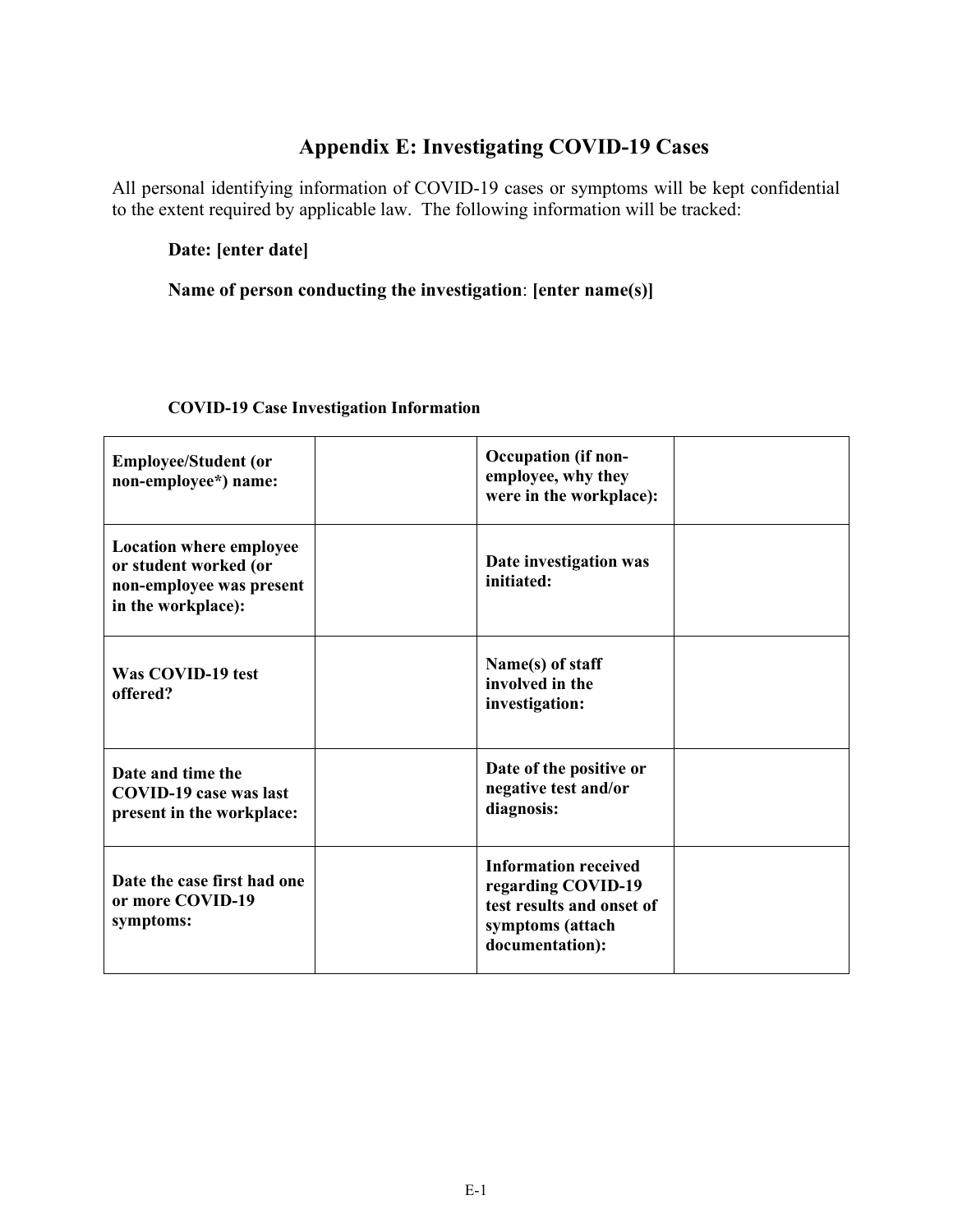#### **COVID-19 Case Investigation Information**

| Notice given (within one business day, in a way that does not reveal any personal<br>identifying information of the COVID-19 case) of the potential COVID-19 exposure to: |                                           |  |
|---------------------------------------------------------------------------------------------------------------------------------------------------------------------------|-------------------------------------------|--|
|                                                                                                                                                                           | Date:                                     |  |
| All employees who may<br>have had COVID-19<br>exposure and their<br>authorized<br>representatives.                                                                        | Names of employees that<br>were notified: |  |
|                                                                                                                                                                           |                                           |  |
|                                                                                                                                                                           |                                           |  |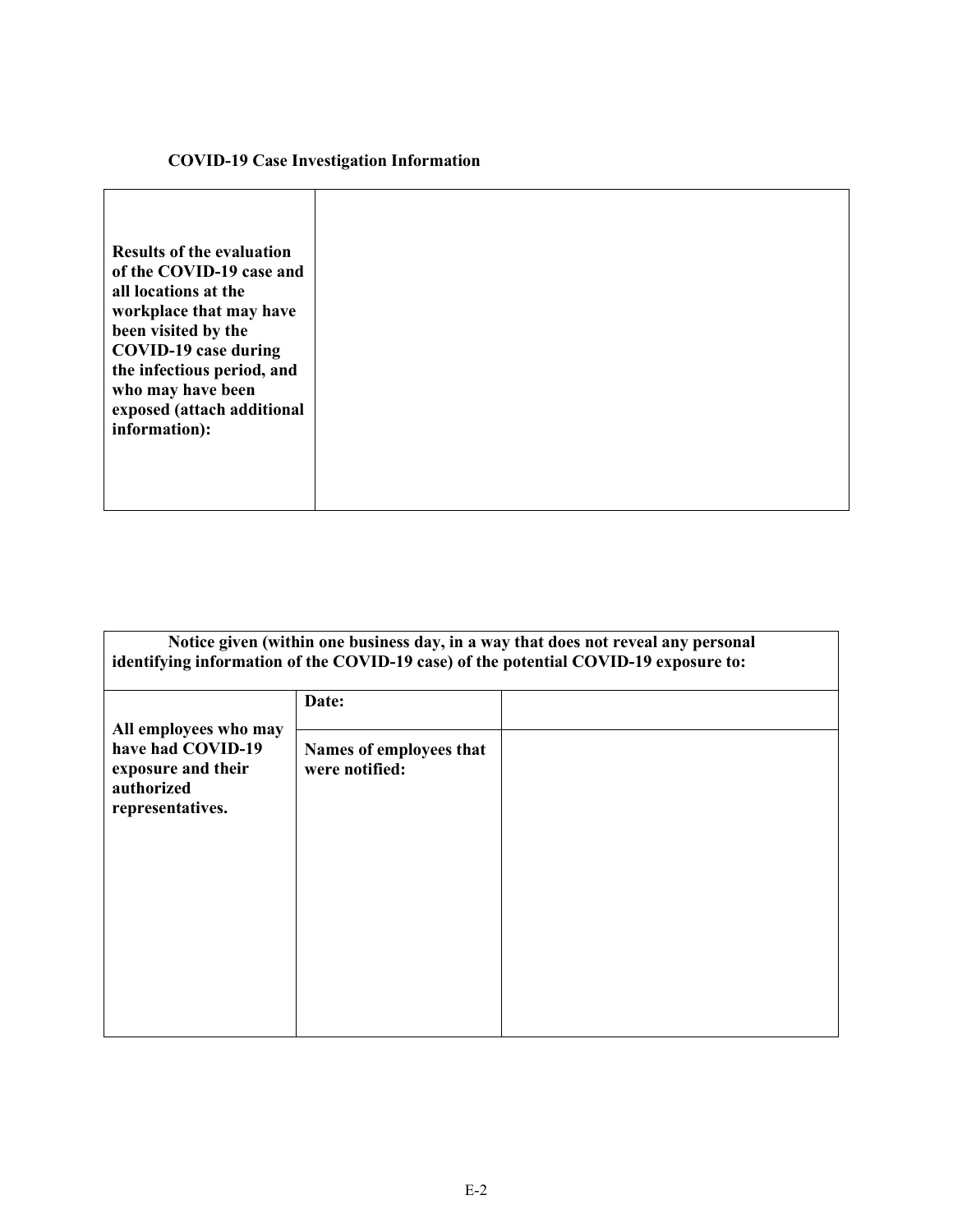| Notice given (within one business day, in a way that does not reveal any personal<br>identifying information of the COVID-19 case) of the potential COVID-19 exposure to: |                                             |                                                                 |  |
|---------------------------------------------------------------------------------------------------------------------------------------------------------------------------|---------------------------------------------|-----------------------------------------------------------------|--|
| Independent<br>contractors and other:<br>employers present at                                                                                                             | Date:                                       |                                                                 |  |
| the workplace during<br>the infectious period.                                                                                                                            | Names of individuals that<br>were notified: |                                                                 |  |
|                                                                                                                                                                           |                                             |                                                                 |  |
|                                                                                                                                                                           |                                             |                                                                 |  |
| What were the<br>workplace conditions<br>that could have<br>contributed to the risk<br>of COVID-19<br>exposure?                                                           |                                             | What could be done<br>to reduce exposure to<br><b>COVID-19?</b> |  |
|                                                                                                                                                                           |                                             |                                                                 |  |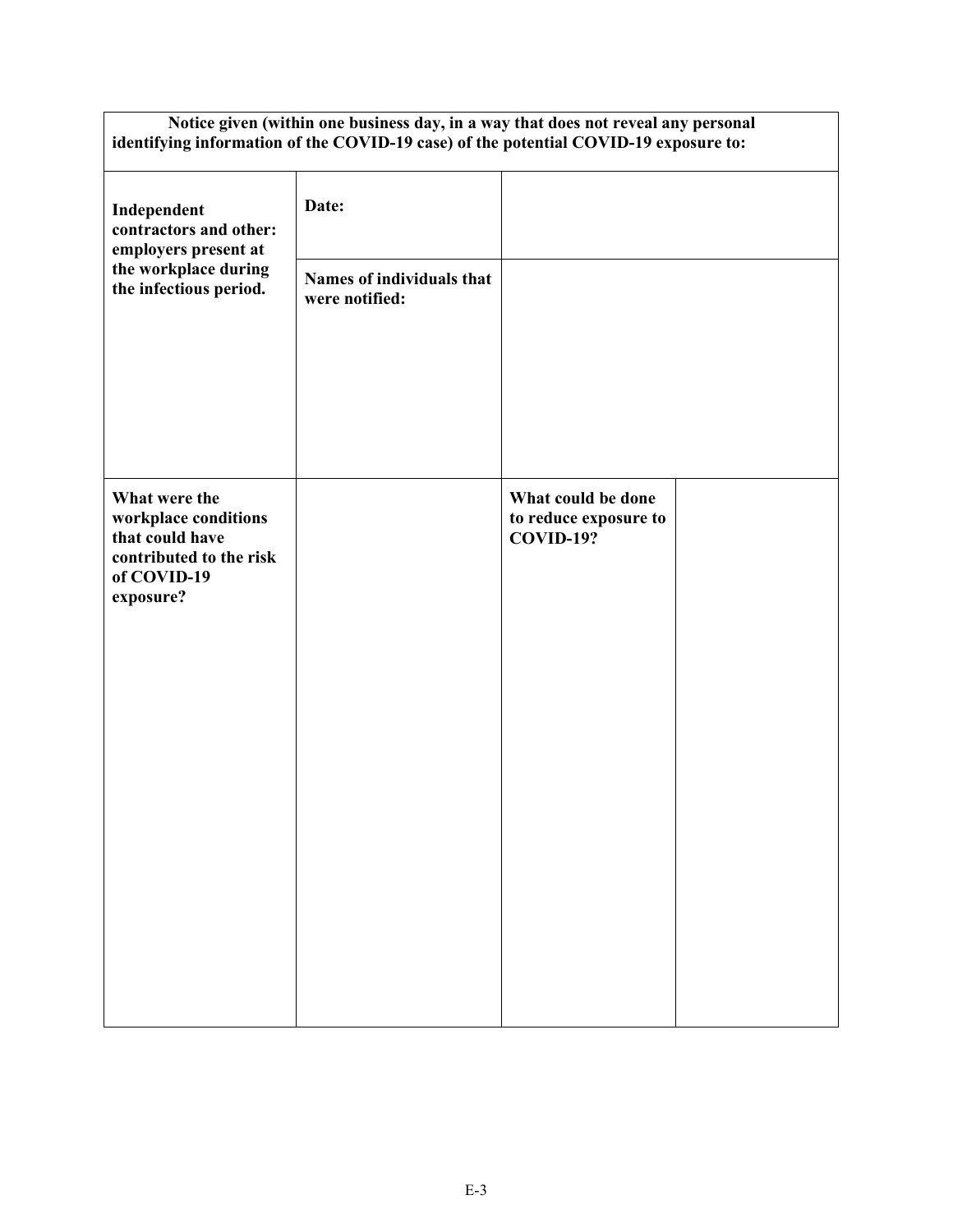| Notice given (within one business day, in a way that does not reveal any personal<br>identifying information of the COVID-19 case) of the potential COVID-19 exposure to: |  |       |  |
|---------------------------------------------------------------------------------------------------------------------------------------------------------------------------|--|-------|--|
| Was local health<br>department notified?                                                                                                                                  |  | Date: |  |

\*Should an employer be made aware of a non-employee infection source COVID-19 status.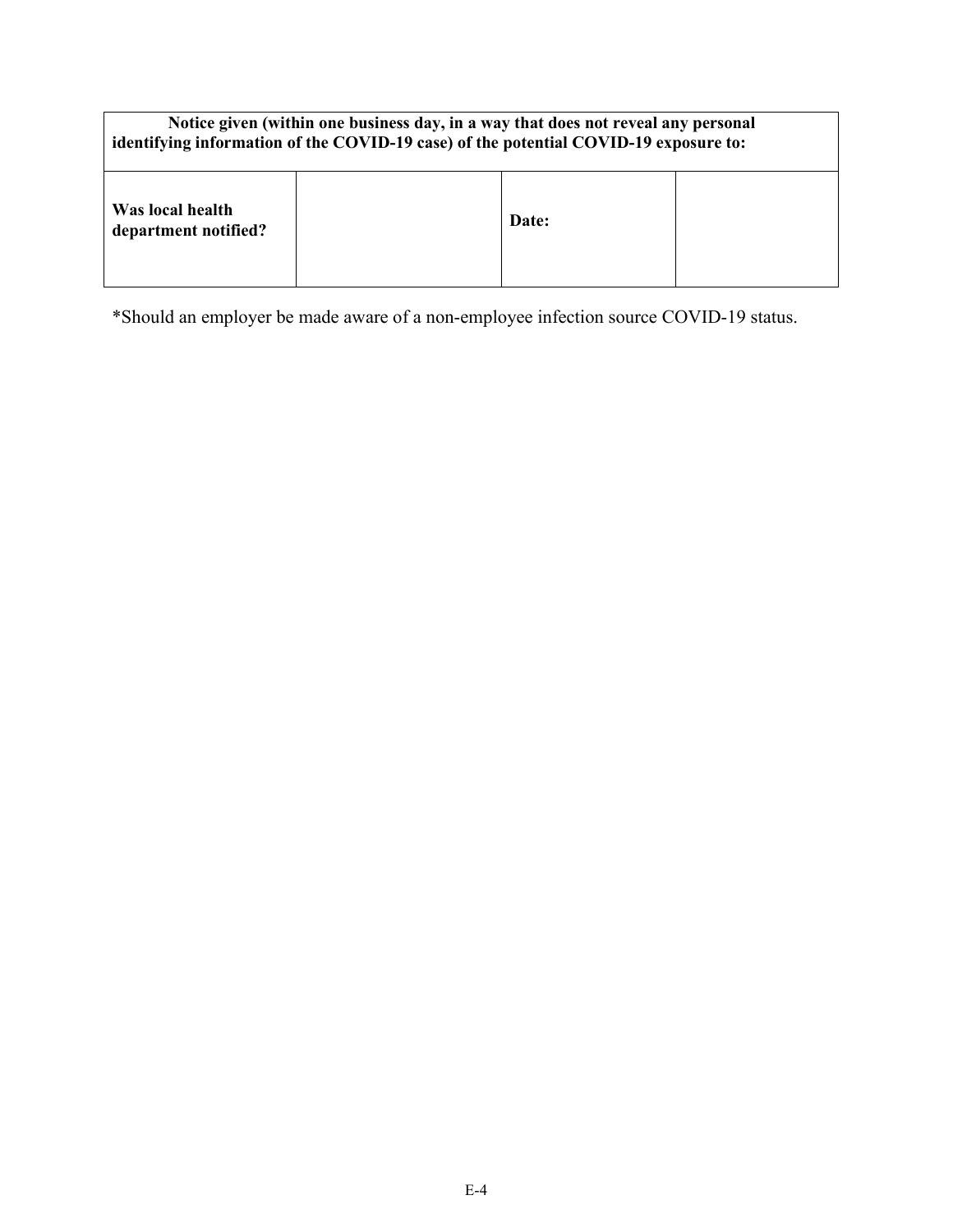## **Appendix F: COVID-19 Close Contact Assessment Form**

After a COVID-19 case is confirmed in the workplace, it is important that an exposure assessment be performed as soon as possible to identify who may be a close contact.

This assessment requires an evaluation of the activities of the COVID-19 case and all locations at the workplace that may have been visited by the COVID-19 case during the infectious period.

This form and the below list of questions is provided to help get you started and guide you in conducting the close contact assessment. You should modify the list as appropriate for your workplace.

"**Close contact**" means being within six feet of a COVID-19 case for a cumulative total of 15 minutes or greater in any 24-hour period within or overlapping with the "infectious period" defined by this section. This definition applies regardless of the use of face coverings.

EXCEPTION: Employees have not had a close contact if they wore a respirator required by the employer and used in compliance with CCR Title 8 section 5144, whenever they were within six feet of the COVID-19 case during the infectious period.

"**Infectious period**" means the following time period:

- (A) For COVID-19 cases who developed COVID-19 symptoms:, from two days before they first develop symptoms until all of the following are true: it has been 10 days since symptoms first appeared; 24 hours have passed with no fever, without the use of fever-reducing medications; and symptoms have improved.
- (B) For COVID-19 cases who never develop COVID-19 symptoms, from two days before until 10 days after the specimen for their first positive test for COVID-19 was collected.

#### **PRELIMINARY INFORMATION**

| HR Manager Name:                       |
|----------------------------------------|
| Person conducting assessment:          |
| Interview Date:                        |
| Time of interview:                     |
| Location [if multiple worksites]       |
| <b>Employee Name:</b>                  |
| <b>Employee Position:</b>              |
| <b>Employee Manager:</b>               |
| Best contact number to reach employee: |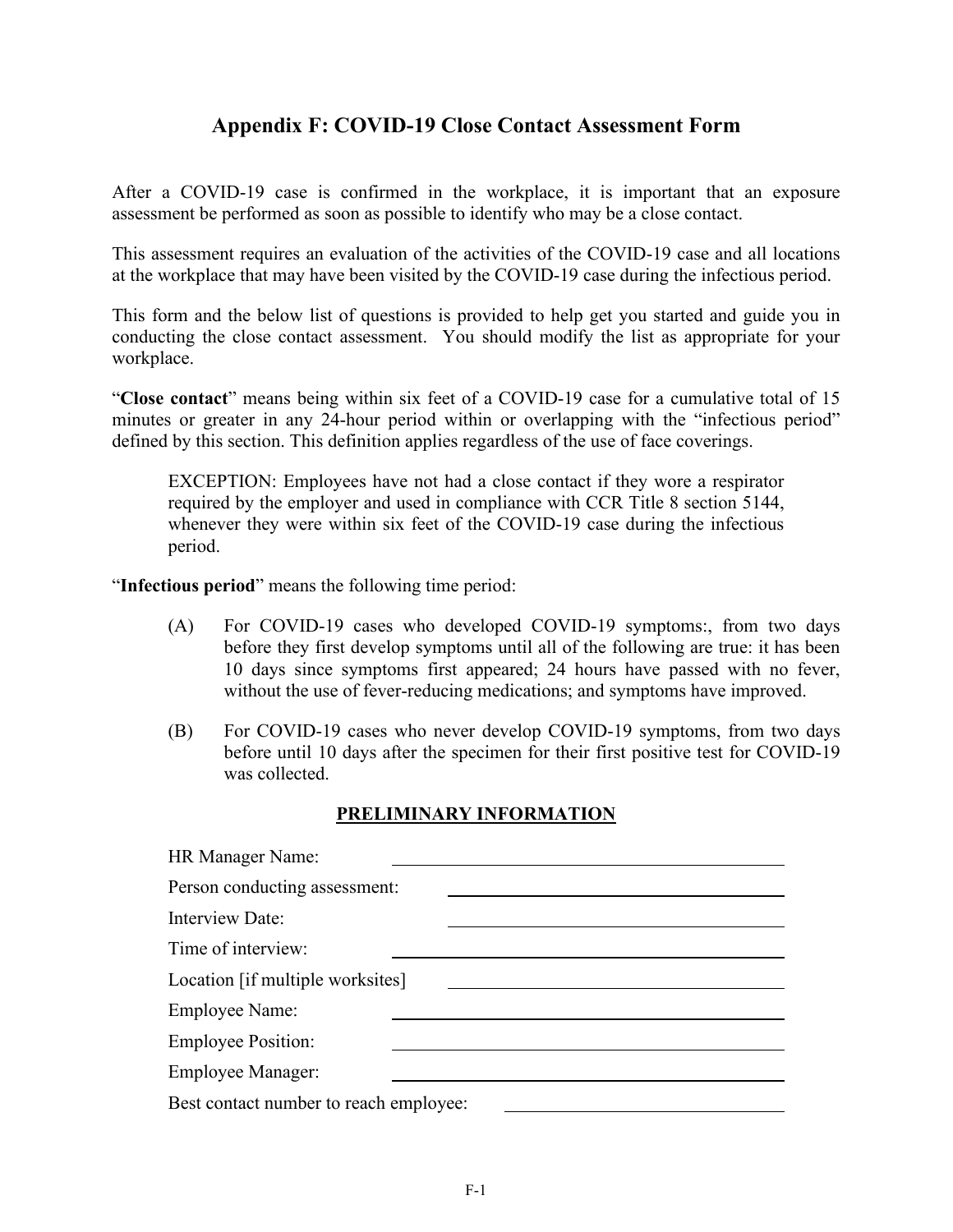| Does employee have COVID-19 symptoms? |  |  |
|---------------------------------------|--|--|
| Date that employee notified HR:       |  |  |
| Date of COVID-19 test:                |  |  |
| Date of COVID-19 test results:        |  |  |

#### **SAMPLE QUESTIONS WHEN INTERVIEWING COVID-19 CASE / CONDUCTING CLOSE CONTACT ASSESSMENT**

*\*The below are questions assuming symptoms are present. Modify for students and asymptomatic cases, as needed.* 

- 1.) Have you been tested for COVID-19, and if so, what was the result?
	- Date of the test?
- 2.) Have you been diagnosed with COVID-19?
	- Date of the diagnosis?
- 3.) Do you have any symptoms of COVID-19?
	- When did you first have symptoms for COVID-19?
- 4.) What days have you worked, during the period starting 2 days prior to your coronavirus symptoms first starting, through today?
- 5.) Who else worked within 6 feet of you, during the period starting 2 days prior to your coronavirus symptoms first starting, through today?
- 6.) Were any of the people identified above within 6 feet of you for longer than 15 minutes at a time?
- 7.) If the answer is no, have you had close physical contact or actual physical contact with any employees, during the period starting 2 days prior to your coronavirus symptoms first starting, through today?
	- If so, who?
- 8.) Do you remember coughing or sneezing on or near anyone, during the period starting 2 days prior to your coronavirus symptoms first starting, through today?
- 9.) Did you share or exchange any items with anyone (tools, water bottles, pens, etc.) during the time period identified above?
- 10.) Did you carpool to work with anyone during the time period identified above?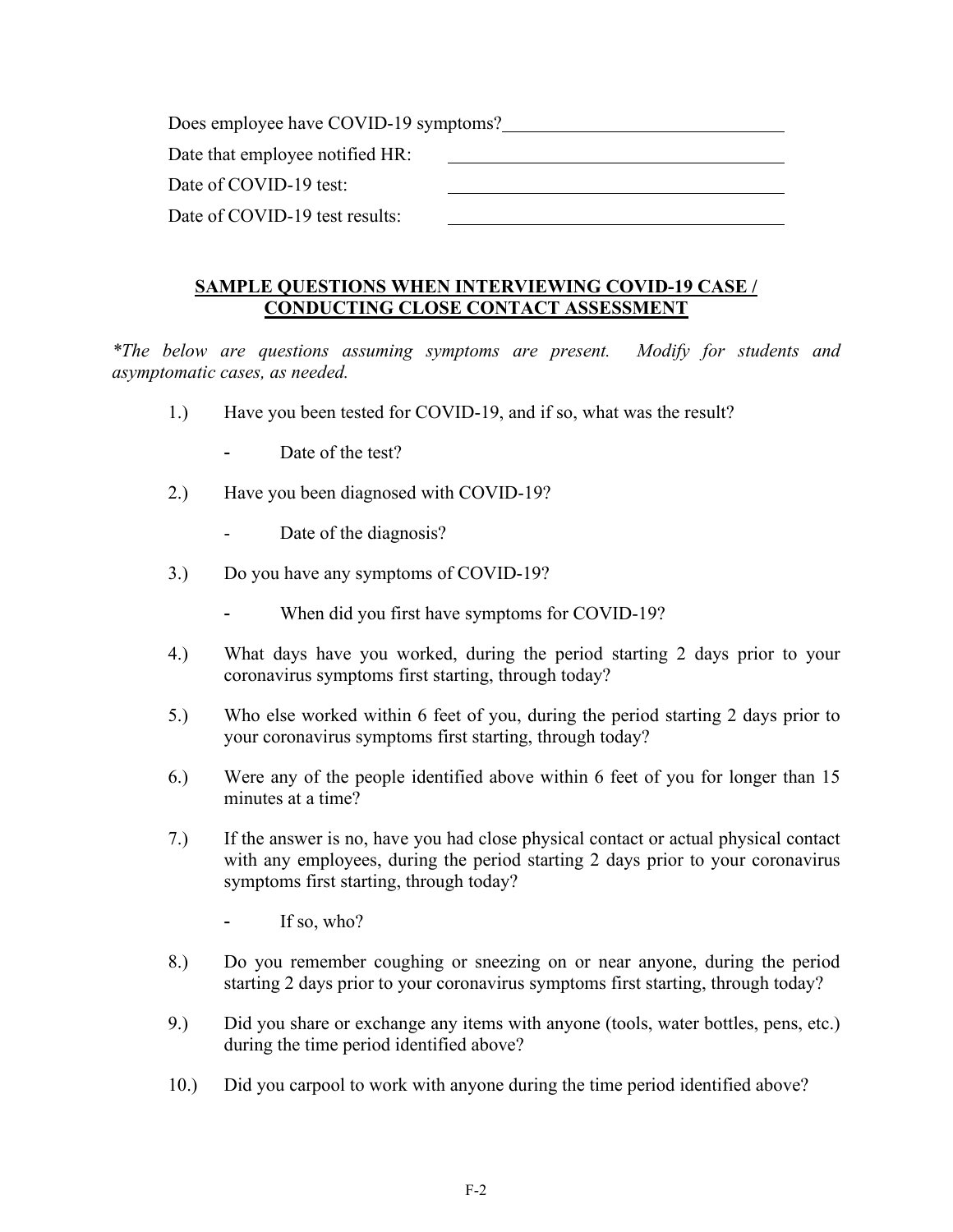- 11.) Where did you eat your lunch during the time period identified above?
- 12.) Where did you take your rest breaks during the same period?
- 13.) Did you ever eat lunch at the same table or within 6 feet of someone else during the same time period?
	- Did you share any food or utensils with this person?
- 14.) Have you participated in any meetings or gathered in a location with multiple people, during the time period identified above?
	- Where did the meeting take place?
	- Who attended those meetings?
	- How long was the meeting?
- 15.) How and where do you think you contracted COVID-19? From a social event? Friend or family? At the workplace?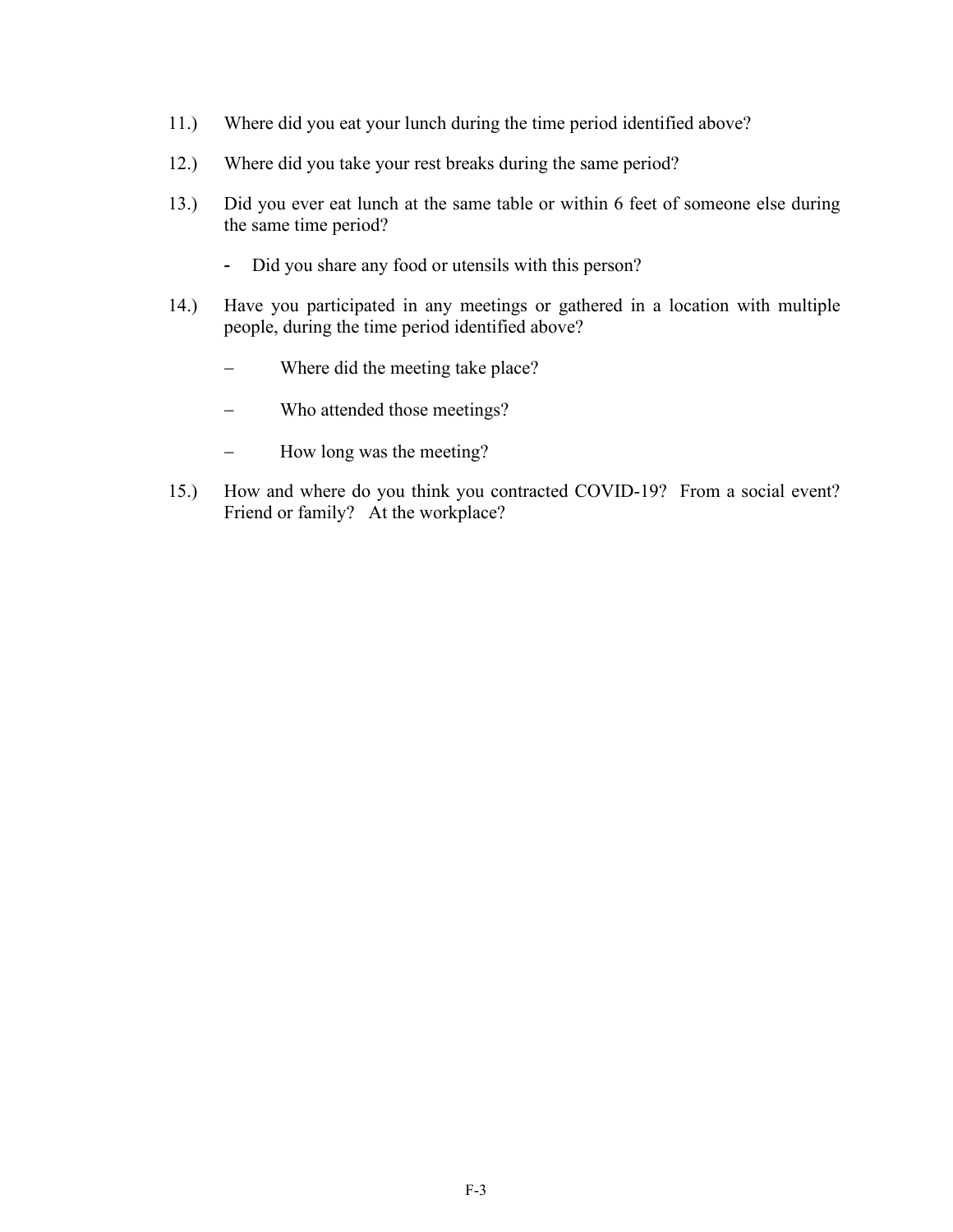## **Appendix G: Letter to Close Contact**

**To be sent within one business day to all close contacts (who are employees, students, independent contractors, and the employers of subcontracted employees) to the COVID-19 case, with copies to relevant union(s). This letter should be modified if the COVID-19 case or close contact is a student, or the close contact is not work related (re: no cost testing and maintenance of earnings and benefits).**

[INSERT LETTERHEAD]

[DATE]

Dear [close contact of COVID-19 case],

We would like to inform you that we have recently received information about a confirmed case of COVID-19 in at least one employee or student at the offices of the Electrical Training Institute, Inc. ("ETI"). That employee or student (the "COVID-19 case") was instructed to selfisolate, and will not be allowed to return to the ETI until their self-isolation period ends and the ETI's return-to-work/school criteria has been met. The last date the COVID-19 case was present at the ETI was external contracts are please note that pursuant to applicable law, we will not disclose the identity of the COVID-19 case in order to protect his or her privacy.

Based on our investigation, we believe you were a "close contact" of the COVID-19 case. Generally, a "close contact" is any of the following people who were exposed to a COVID-19 case while that person was infectious:

- Any person who was within 6 feet of the COVID-19 case for a cumulative total of 15 minutes or more over a 24-hour period; or
- Any person who had unprotected contact with a COVID-19 case's body fluids and/or secretions. For example, a COVID-19 case coughed or sneezed on you, or you shared utensils or a cup with them.

A COVID-19 case is considered to be infectious from 2 days before the COVID-19 case's symptoms first appeared until their home isolation ends. If a COVID-19 case tested positive for COVID-19 but never had any symptoms, the COVID-19 case is considered to be infectious from 2 days before his or her test was taken until 10 days after the test was taken.

Although we believe you are a close contact, you are not required to quarantine away from the ETI for work or school and you are not excluded from the ETI. (See the Los Angeles County Department of Public Health's Quarantine Order, which can be found at

http://publichealth.lacounty.gov/media/Coronavirus/docs/HOO/HOO\_Coronavirus\_ Blanket\_Quarantine.pdf ).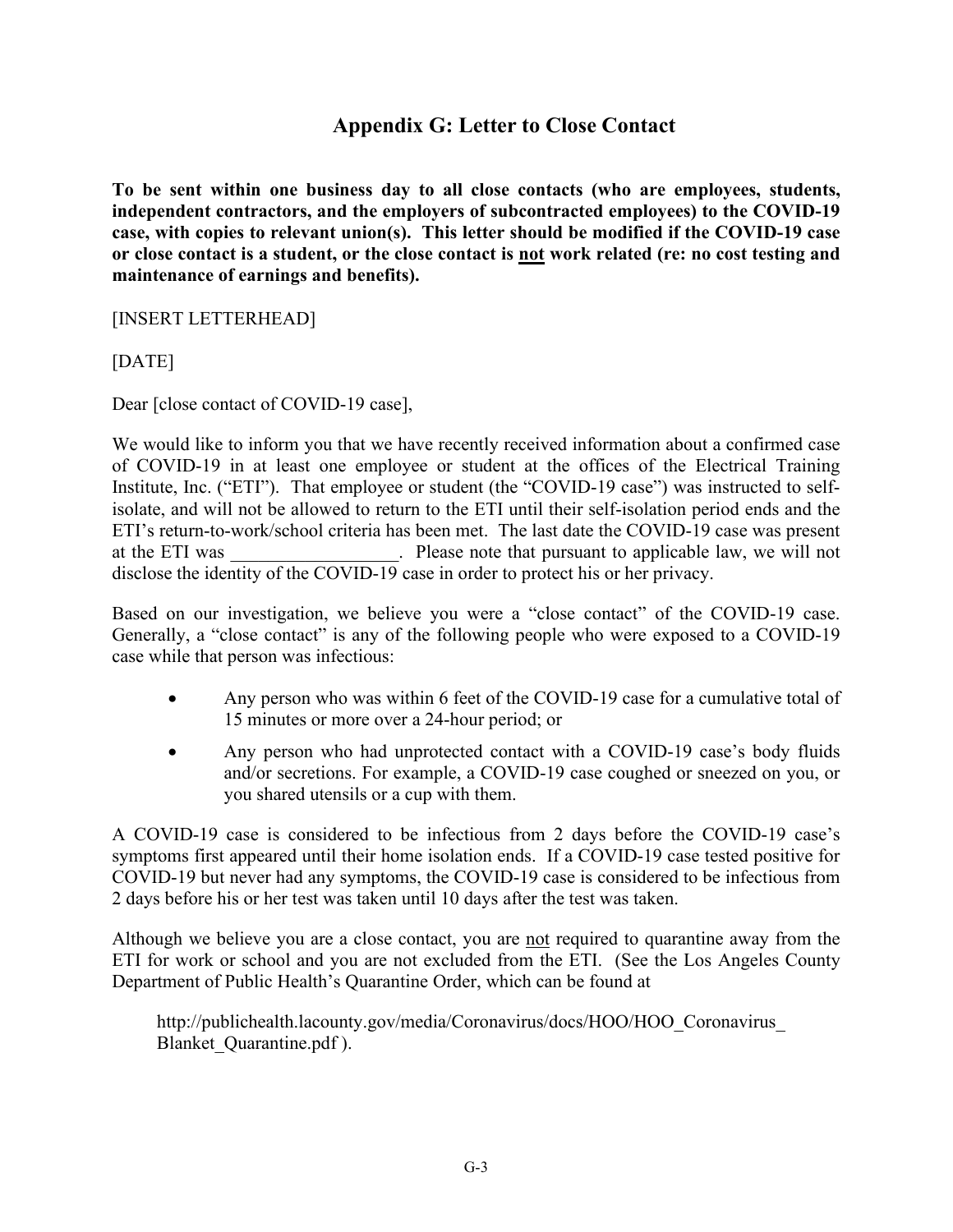You should continue attend work or school at the ETI. However, you must:

- Wear a highly protective face covering around others, especially indoors and when near those at higher risk for severe COVID-19 disease, for a total of 10 days after the last contact with a person infected with COVID-19. The mask should be a well-fitting medical mask, a well-fitting respirator, or a well-fitting high filtration reusable mask with a nose-wire; and
- Test as soon as possible (within 3-5 days after your last exposure) to determine their infection status. If you test positive, you will be considered a COVID-19 case and will be excluded from work or school and will not be allowed to return until ETI's return-to-work/school criteria set forth below has been met; and
- Monitor yourself for symptoms for 10 days following your exposure. If symptoms develop, you must test and stay home away from others. If you test positive, you will be considered a COVID-19 case and you will be excluded from work or school and will not be allowed to return until ETI's return-to-work/school criteria has been met.

You may be entitled to various COVID-19-related benefits under applicable federal, state, or local laws. This includes any benefits available under legally mandated sick and vaccination leave, including 2022 COVID-19 Supplemental Sick Leave, if applicable, workers' compensation law, local governmental requirements, the ETI's own leave policies, leave guaranteed by contract (if any), and leave under the ETI's COVID-19 Prevention Plan. Please contact me for information in this regard. You may also be entitled to disability benefits or Paid Family Leave through California's Employment Development Department, which can be reached at edd.ca.gov/.

All exposed persons should get tested for COVID-19, whether you have symptoms or not. Testing resources can be found through your physician and https://covid19.lacounty.gov/testing/. Individuals who need assistance finding a medical provider can call the Los Angeles County Information line 2-1-1, which is available 24/7. Check first with your own health care provider, who will likely provide you with such testing free of charge. The ETI will make COVID-19 testing available at no cost, during paid time, to all employees who had a close contact in the workplace with the following exception: COVID-19 cases who returned to work after being previously excluded because they were a COVID-19 case and have remained free of COVID-19 symptoms for 90 days after the initial onset of COVID-19 symptoms or, for COVID-19 cases who never developed symptoms, 90 days after the first positive test. The ETI will also make COVID-19 testing available at no cost to employees with COVID-19 symptoms during the employees' paid time. Please notify me promptly of your test results.

Please notify us if you begin to suffer any symptoms of COVID-19 (such as cough, fever, chills, shortness of breath, difficulty breathing, muscle or body aches, headache, new loss of taste or smell, sore throat, congestion, runny nose, nausea, vomiting, or diarrhea). If you develop such symptoms or you test positive for COVID-19, you should begin self-isolation, notify us, and contact your health care provider. (See, County of Los Angeles Department of Public Health's Emergency Isolation Order,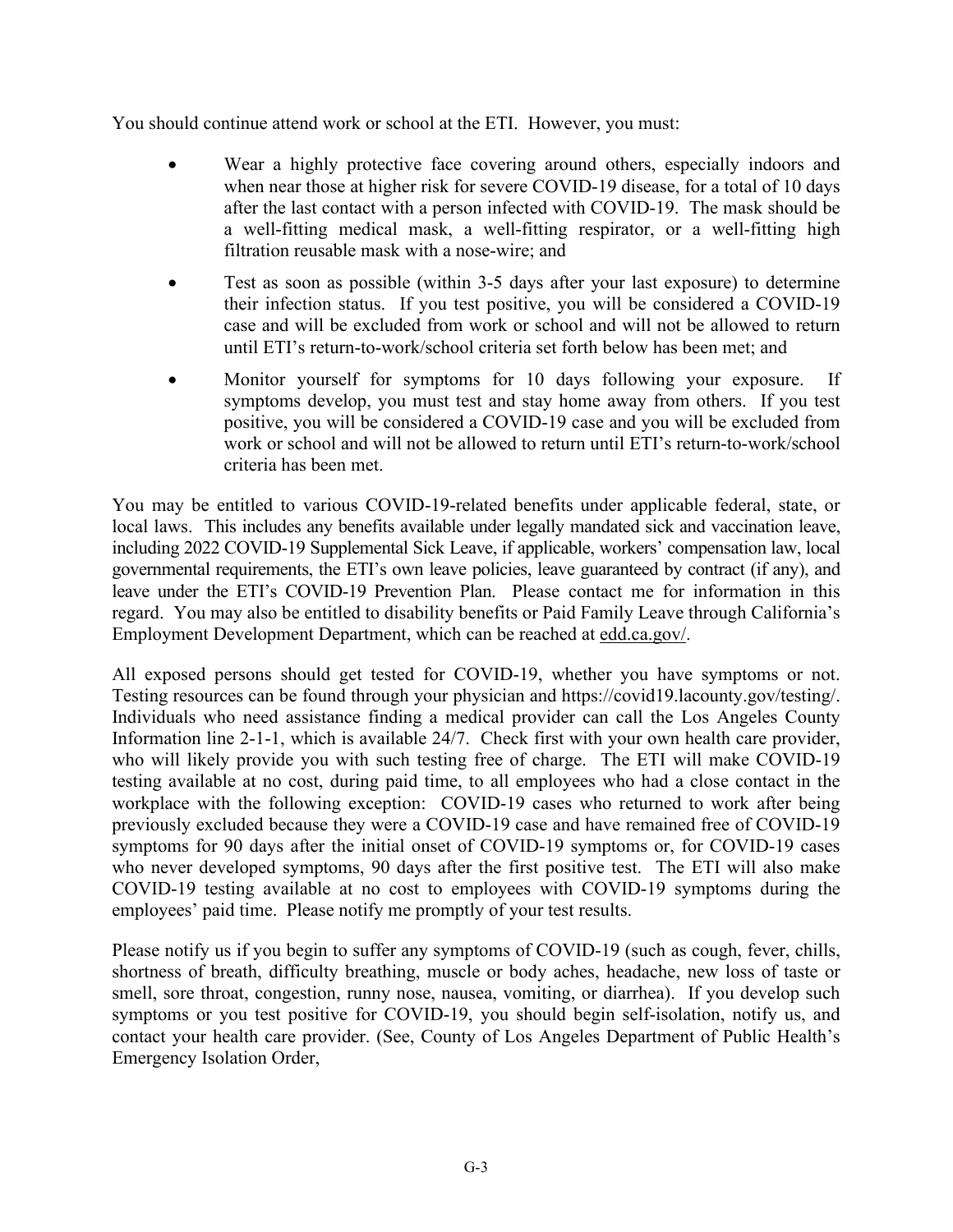(http://publichealth.lacounty.gov/media/coronavirus/docs/HOO/HOO\_Coronaviru s Blanket Isolation.pdf)

and the Home Isolation Instructions for People with COVID-19,

(http://publichealth.lacounty.gov/acd/ncorona2019/covidisolation.)

If you haven't done so yet, we strongly recommend that you get vaccinated against COVID-19. Vaccinations remain the best way to protect against the spread of this virus and against severe disease.

Please note that all information, including the name(s) of confirmed cases of COVID-19, or close contacts of confirmed COVID-19 cases, shared regarding any public health investigation will be kept as confidential as reasonably practicable to protect patient and employee privacy.

The ETI will not discriminate or retaliate against you for disclosing a COVID-19 positive test or diagnosis, or an order to quarantine or isolate.

Cleaning and disinfecting of the exposed locations per the CDC's guidance has been completed or will be completed no later than

Ensuring that you and our office is safe is of greatest importance to us. For additional questions about COVID-19 in the County of Los Angeles, please visit the County of Los Angeles's COVID-19 webpage at http://publichealth.lacounty.gov/media/coronavirus/.

If you have any questions or concerns, please contact me directly by telephone at (323) 221-5881 ext. 3001, or by email at dianal@laett.com.

Sincerely,

Diana Limon Training Director

[cc: Local Unions]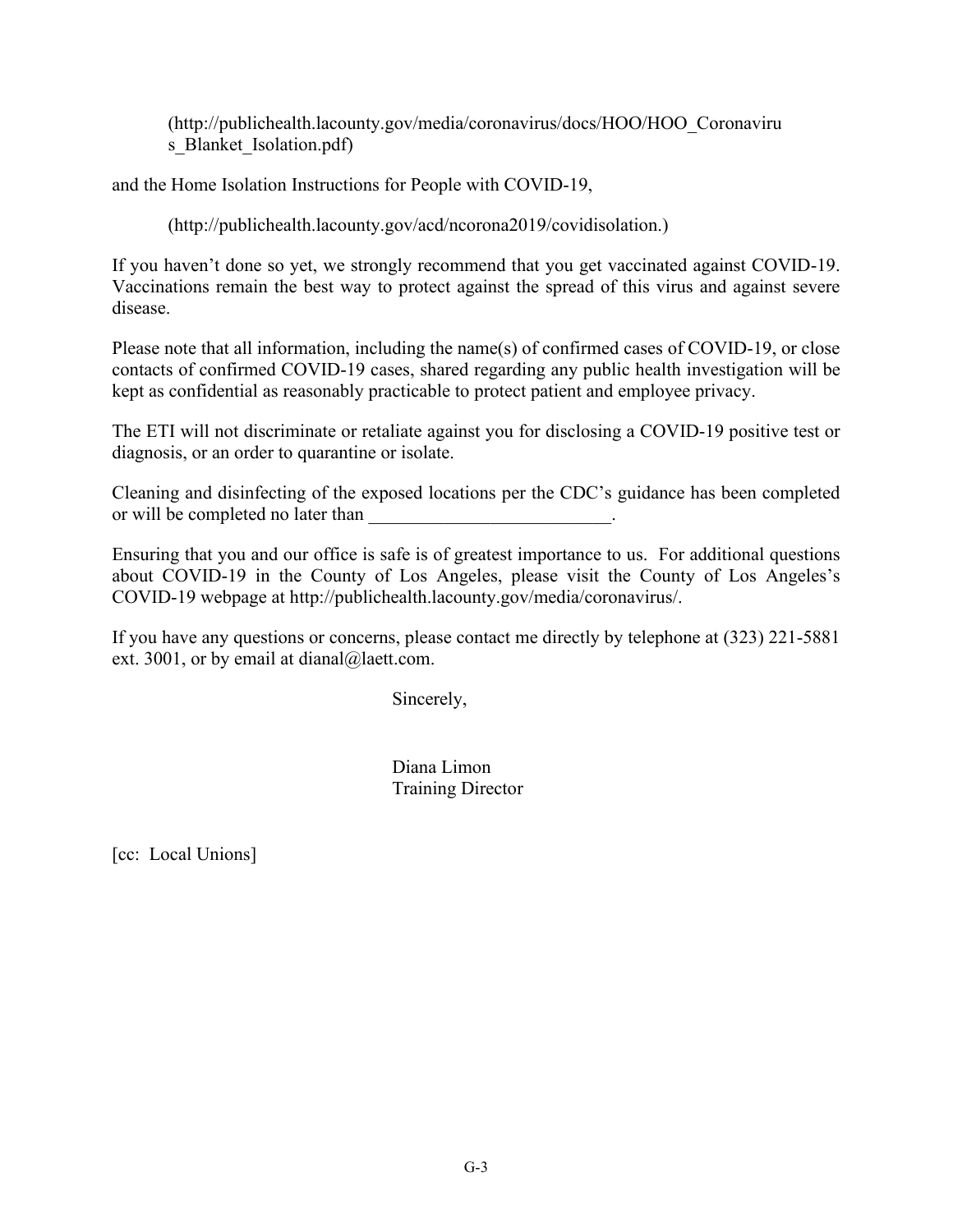# **Appendix H: COVID-19 General Notification Letter:**

**To be sent within one business day to non-close contacts (employees, students, independent contractors, and employers of subcontracted employees) who were on the premises at the same worksite as the COVID-19 case during the infectious period, with copies to relevant union(s). Modify if COVID-19 case or addressee is a student.** 

**Note: Worksite means the building or other location where a worker worked during the infectious period. It does not apply to buildings, floors, or other locations of the employer that the COVID-19 individual did not enter, locations where the COVID-19 employee worked by themselves without exposure to other employees, or to a worker's personal residence or other location while working remotely.**

[INSERT LETTERHEAD]

[DATE]

Dear [employee/student],

We would like to inform you that we have recently received information about a confirmed case of COVID-19 ("COVID-19 case") in at least one employee or student at the Electrical Training Institute, Inc. (the "ETI"). That COVID-19 case was instructed to self-isolate, and will not be allowed to return to the ETI until their self-isolation period ends and ETI's return-to-work/school criteria has been met. The last date the COVID-19 case was present at the ETI was . Please note that pursuant to applicable law, we will not disclose the identity of the COVID-19 case in order to protect his or her privacy.

We will promptly conduct an investigation and separately provide written notification to any employee or student that we believe would likely qualify as a "close contact" of the COVID-19 case. Generally, a "close contact" is any of the following people who were exposed to a COVID-19 case while that person was infectious:

- Any person who was within 6 feet of the COVID-19 case for a cumulative total of 15 minutes or more over a 24-hour period; or
- Any person who had unprotected contact with the COVID-19 case's body fluids and/or secretions. For example, a COVID-19 case coughed or sneezed on you, or you shared utensils or a cup with them.

A COVID-19 case is considered to be infectious from 2 days before the COVID-19 case's symptoms first appeared until their home isolation ends. If a COVID-19 case tested positive for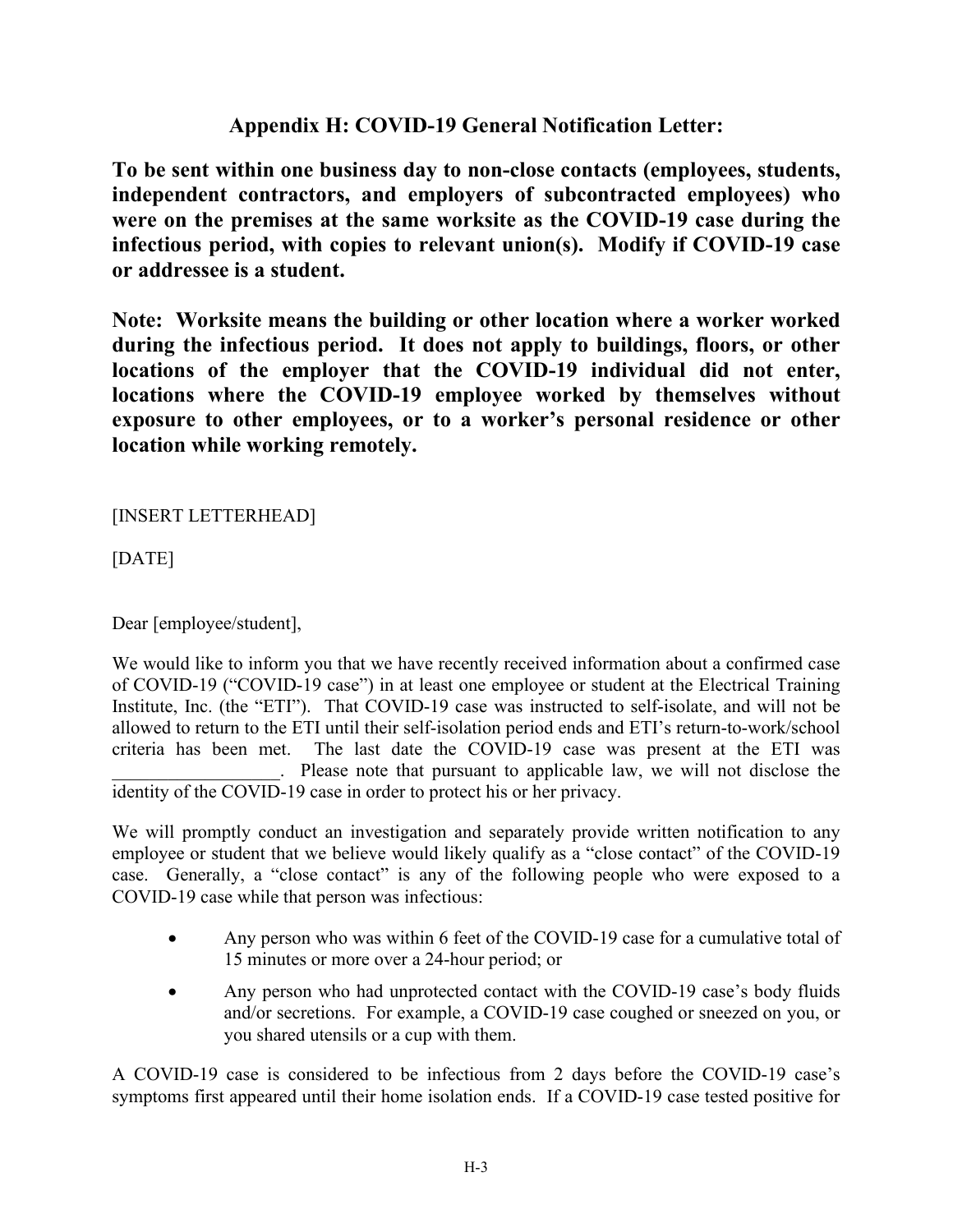COVID-19, but never had any symptoms, the COVID-19 case is considered to be infectious from 2 days before his or her test was taken until 10 days after the test was taken.

#### **Based on the information we have at this time, we do not believe that you were a close contact of the COVID-19 case. If we learn you are likely a close contact, we will notify you in a separate letter.**

Cleaning and disinfecting of the exposed locations per the CDC's guidance has been completed or will be completed no later than  $\blacksquare$ 

As the COVID-19 situation in our country and our community is developing quickly, we urge you to take necessary precautions to limit coronavirus spread in our community.

#### **How You Can Help**

You should report to work or school pursuant to your regular schedule. Please continue to take the precautions that we have implemented very seriously. Important public health prevention messages include:

- Stay home when you are sick. Anyone with symptoms consistent with COVID-19 should remain at home and get tested for COVID-19.
- Wash your hands often with soap and water for at least 20 seconds. Sing the Happy Birthday song to help know when it has been 20 seconds. If soap and water are not available, use alcohol-based hand sanitizers that contain at least 60% alcohol.
- Cover your coughs and sneezes with a tissue, and then dispose of the tissue and clean your hands immediately. If you do not have a tissue, use your sleeve, not your hands, to cover your coughs and sneezes.
- Limit close contact with people who are sick, and avoid sharing food, drinks, or utensils.
- Clean and disinfect frequently touched objects and surfaces using a regular household cleaning spray or wipes.
- It is strongly recommended that you wear a well-fitting face covering indoors.
- Get vaccinated. If you haven't done so yet, we strongly recommend that you get vaccinated against COVID-19. Vaccinations remain the best way to protect against the spread of this virus and against severe disease.

You may be entitled to various COVID-19-related benefits under applicable federal, state, or local laws. This includes any benefits available under legally mandated sick and vaccination leave, including California Supplemental Paid COVID-19 Sick Leave, if applicable, workers' compensation law, local governmental requirements, the ETI's own leave policies, leave guaranteed by contract (if any), and leave under the ETI's COVID-19 Prevention Plan. Please contact me for information in this regard. You may also be entitled to disability benefits or Paid Family Leave through California's Employment Development Department, which can be reached at edd.ca.gov/.